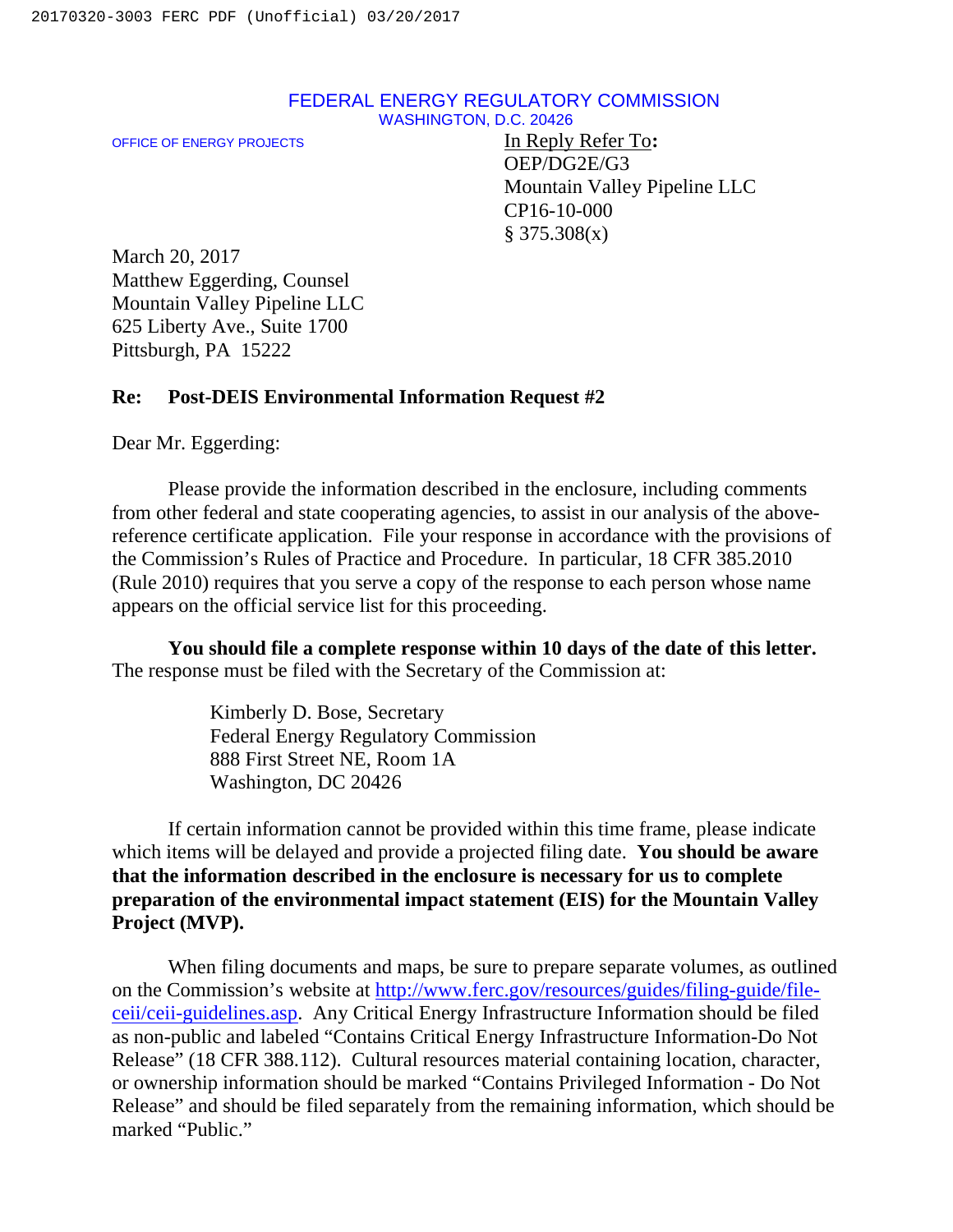#### $CP16-10-000$  - 2 -

File all responses under oath (18 CFR 385.2005) by an authorized Mountain Valley Pipeline LLC representative and include the name, position, and telephone number of the responder to each item.

For all materials submitted, provide one hard copy to the FERC's Environmental Project Manager, and provide electronic copies directly to our third-party environmental contractor, Cardno (one each to Lavinia DiSanto and Doug Mooneyhan).

Thank you for your cooperation. If you have any questions, please contact me at 202-502-8059 or paul.friedman@ferc.gov.

Sincerely,

Paul Friedman Environmental Project Manager Office of Energy Projects

Enclosure

cc: Public File, Docket No. CP16-10-000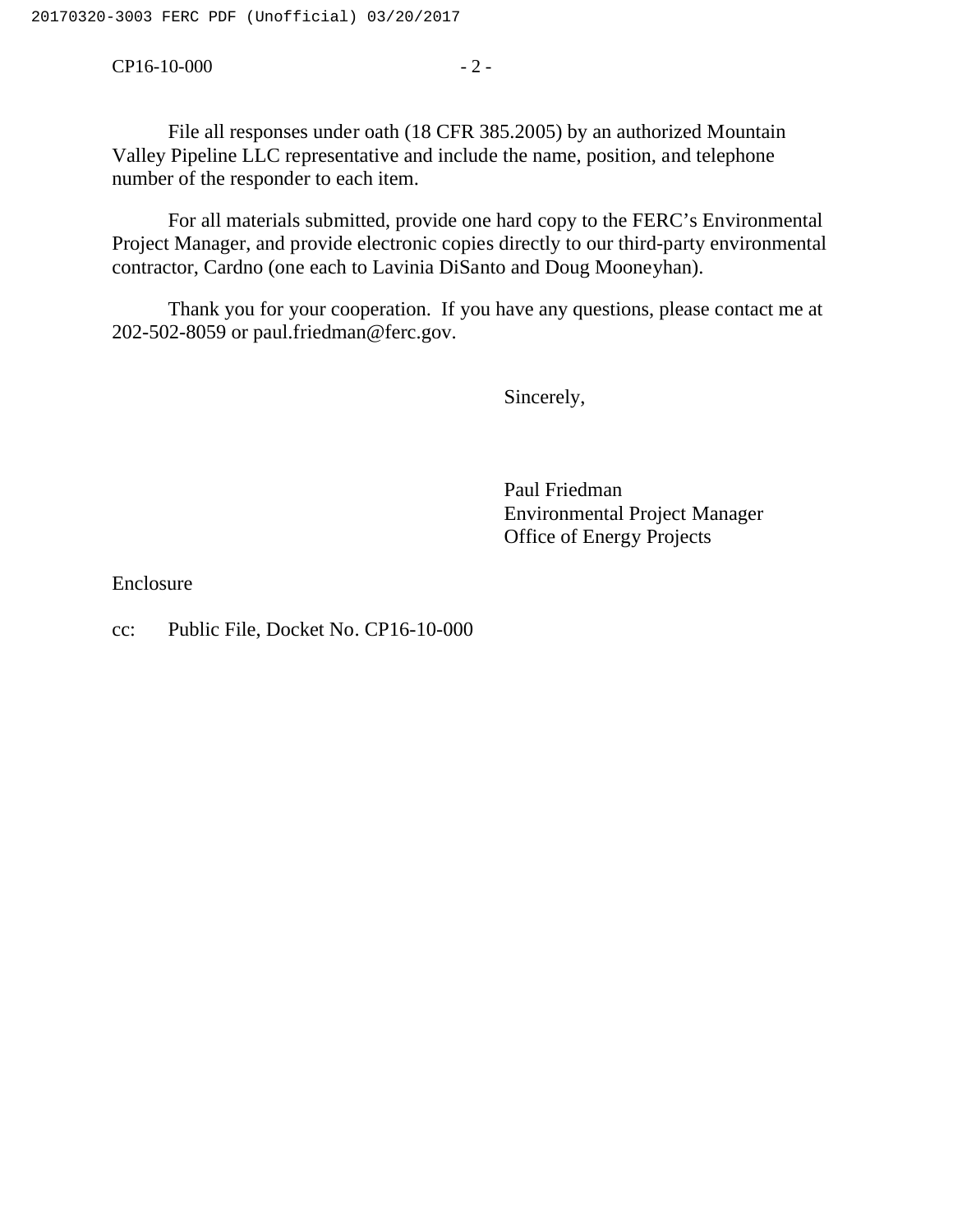#### Enclosure

# Mountain Valley Pipeline LLC (Mountain Valley) **Mountain Valley Project (MVP)** Docket No. CP16-10-000

# **ENVIRONMENTAL INFORMATION REQUEST (EIR) Post-DEIS EIR #2**

## **General Project Description**

- 1. Provide the following revised plans that Mountain Valley indicated in February 2017 filings are being updated based on agency consultations:
	- a. Water Supply Contingency Plan;
	- b. Migratory Bird Conservation Plan;
	- c. Acid Forming Materials Identification and Mitigation Plan;
	- d. Annual Standards and Specifications for Virginia (in accordance with the 1992 Third Edition of the Virginia Erosion and Sediment Control Handbook);
	- e. Spill Prevention Controls and Countermeasures Plan; and
	- f. Invasive Plant Species Management Plan.
- 2. Provide updated and/or track change versions of the following draft environmental impact statement (EIS) appendices:
	- a. Appendix P Summary of Pipeline Collocation with Existing Rights-of-Way;
	- b. Appendix Q Roads and Railways Crossed;
	- c. Appendix  $R -$  Structures within 50 feet of the Construction Work Area;
	- d. Appendix S Visual Simulations (including photo simulations and descriptive narrative text); and
	- e. Appendix T Traffic Counts.
- 3. Attachment DR4 Land Use 17, filed February 2017, stated that: "the data for the Proposed Route in the table reflect minor revisions that Mountain Valley made in December 2016 to the October 2016 Proposed Route." Provide a table that lists all of the changes Mountain Valley made to the proposed route in December 2016, by milepost (MP) and a reason for each modification, together with updated 7.5 minute U.S. Geological Survey (USGS) topographic maps and alignment sheets that reflect those changes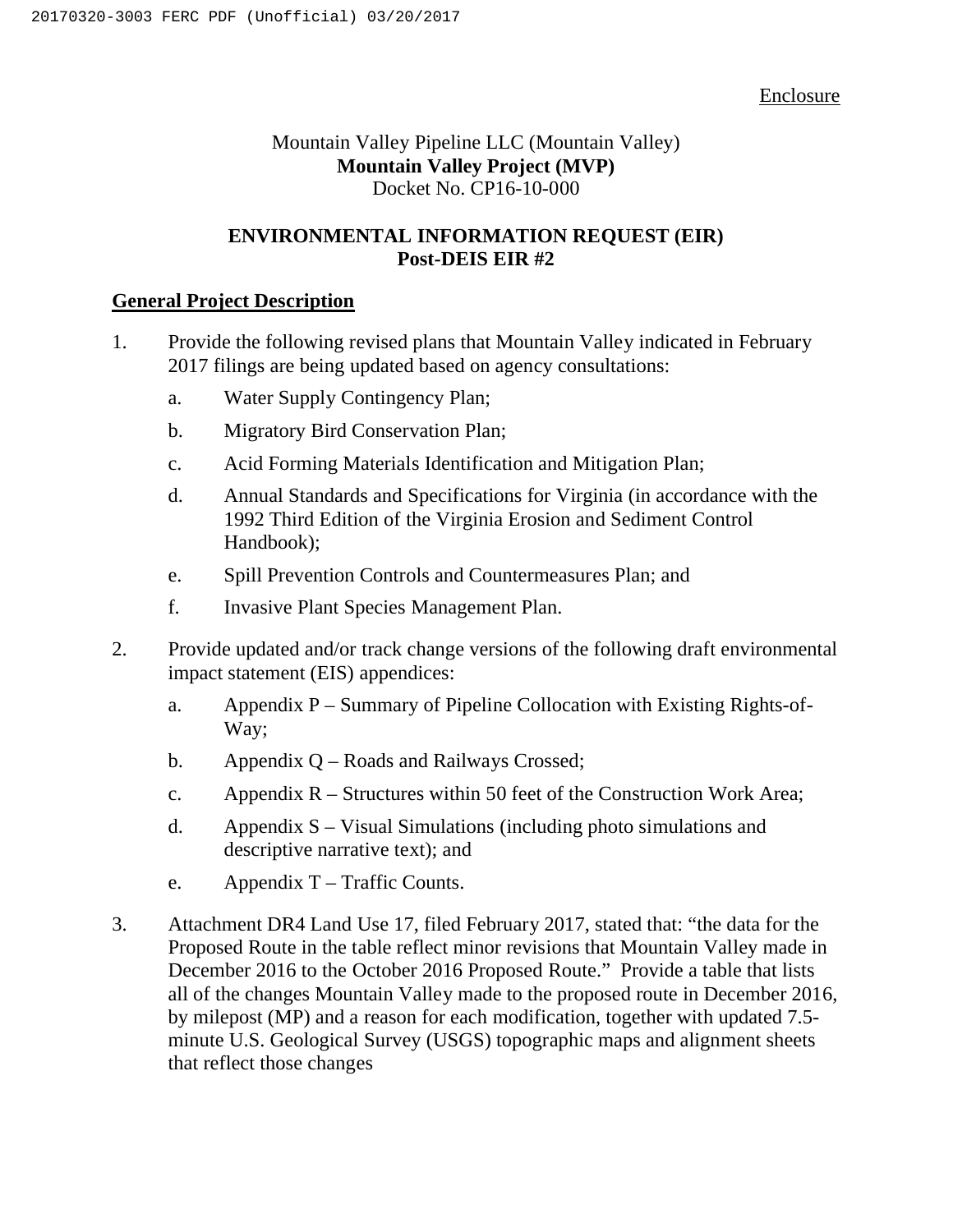- 4. Revise Attachment DR4 General 7 (Survey Status for Cathodic Protection Ground Beds) to include waterbodies. The table indicates that surveys have not been completed at the following locations: MVP-CPGB-11, MVP-CPGB-17, MVP-CPGB-19, and MVP-CPGB-20. Provide the reason these surveys have not yet been completed and provide the anticipated completion date. Identify measures that Mountain Valley would implement to avoid, minimize, or mitigate impacts on any environmental resources at the cathodic protection beds.
- 5. Address the issues raised in the following letters filed with the FERC:
	- a. Accession number 20170310-5024 (Dr. Robert Jones and Dr. Ernst Kastning);
	- b. Accession number 20161123-5028 (Smith Mountain Lake Association);
	- c. Accession number 20170222-5062 (Appalachian Trail Conservancy  $[ATC]$ ;
	- d. Accession number 20170223-5090 (Roanoke Appalachian Trail Club);
	- e. Accession number 20161222-5518 (Hodges);
	- f. Accession number 20161216-5060 (Number 9 regarding torque probe values);
	- g. Accession number 20170306-5054 (U.S. Forest Service [FS]);
	- h. Accession number 20161221-5087 (U.S. Environmental Protection Agency [EPA]); and
	- i. Accession number 20161222-5521, regarding black powder sludge.
- 6. Clarify why MLV 30 listed in table 2.1-7 appears to be out of order (i.e., the MP for MLV 30 is less than for MLV 29).
- 7. Revise table 2.3-1 from the draft EIS to include the temporary (construction) and permanent (operations) impact acres for the Webster Tap, Roanoke Lafayette Tap, and the Roanoke Franklin Tap.

## **Water Resources**

- 1. Attachment DR4 Water Resources 2 (filed February 2017) provided "Septic Systems within the Limits of Construction Disturbance." However, our January 2017 EIR requested identification of septic systems within 150 feet of all construction workspaces (by MP/county/state). Revise the table as necessary; or explain why data may not be currently available.
- 2. For table 4.3.1-2 (Springs and Swallets Identified within 150 feet [500 feet in karst terrain] of the Mountain Valley Project Construction Work Area – updated February 2017) stated that an unnamed spring used for cattle near MP 225.0 is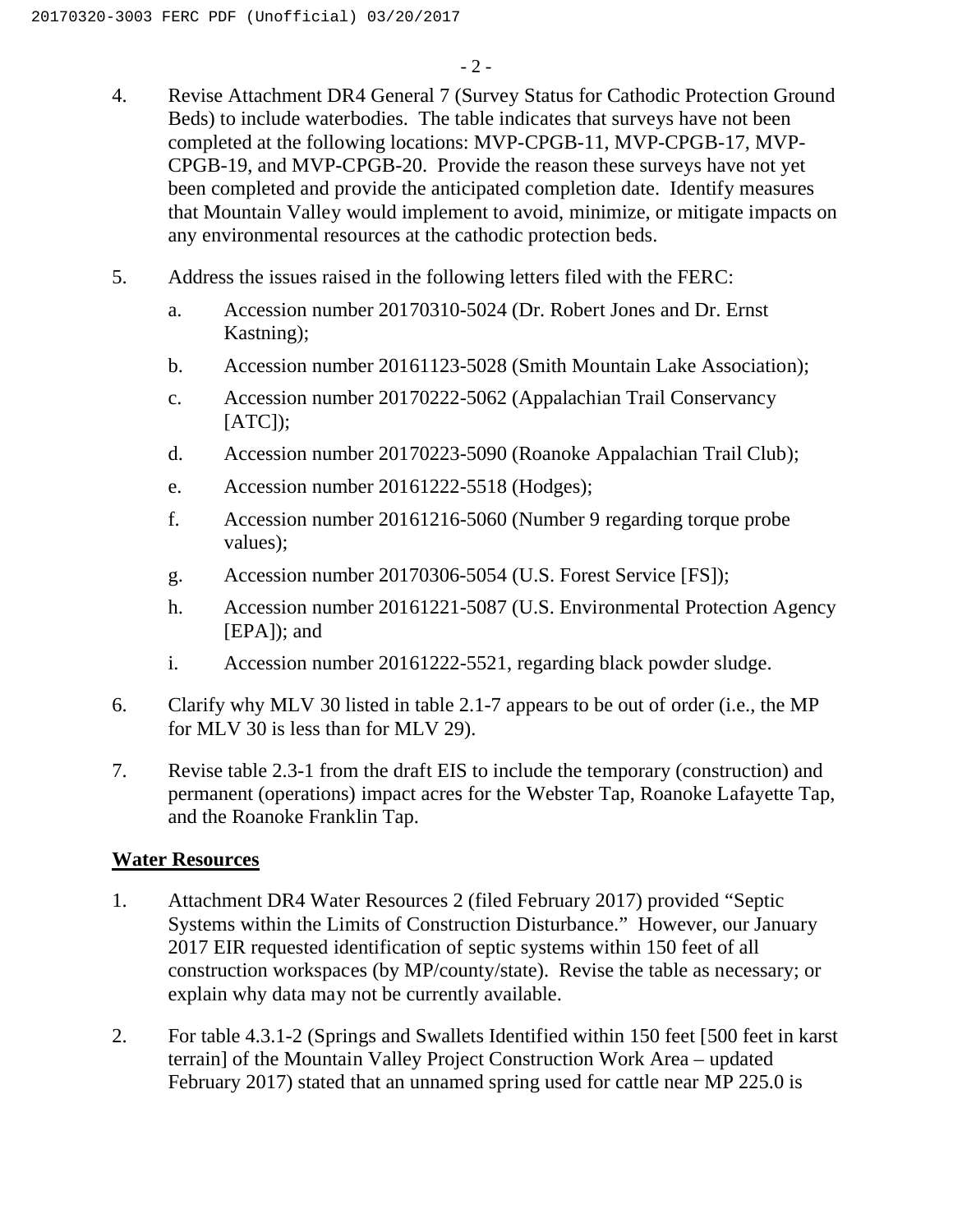- 3 -

located within 150 feet of the construction workspace. Provide the exact distance that this spring is located from the nearest construction workspace boundary.

- 3. As previously requested in our January 2017 EIR, describe impacts that could occur to the spring located within the bounds of proposed access road MVP-SU198 at MP 161.3, including those impacts that may occur due to road modifications (i.e., widening, grading, and stabilization) and the use of the additional temporary workspace at the confluence of MVP-SU198 and the pipeline right-of-way. In addition, describe the methods Mountain Valley would use to determine whether or not is necessary to move the access road to avoid impacts on the spring.
- 4. Attachment General 3b3 (filed February 2017) stated that Mountain Valley will be contacting several Public Service Districts (including, but not limited to, Rainelle and Greenbrier County) in "mid-2017" to request permission to conduct water quality testing of primary and secondary groundwater supply wells. Provide the status of communications with the Public Service Districts regarding water quality testing. Also, indicate the measures Mountain Valley would implement to avoid, minimize, or mitigate impacts on the Public Service Districts groundwater supplies.
- 5. Regarding the crossings of the Greenbrier, Elk and Gauley Rivers and in response to a comment (accession number 20170228-5216) in particular, provide the following:
	- a. A justification for the non-perpendicular pipeline crossing design proposed for the Greenbrier River at MP 171.6, which appears to require about 130 feet more in-water construction than would a perpendicular crossing.
	- b. A detailed site-specific description of the dry-ditch cofferdam crossing methods proposed for the Greenbrier, Elk, and Gauley Rivers that includes for each crossing:
		- i. the material(s) used to make the cofferdam;
		- ii. cofferdam dimensions;
		- iii. methods of delivering the cofferdam to the sites;
		- iv. location(s) at which the cofferdam would be placed during construction;
		- v. cofferdam removal methods;
		- vi. potential site-specific impacts on water resources associated with the use of cofferdams (e.g., turbidity, sedimentation).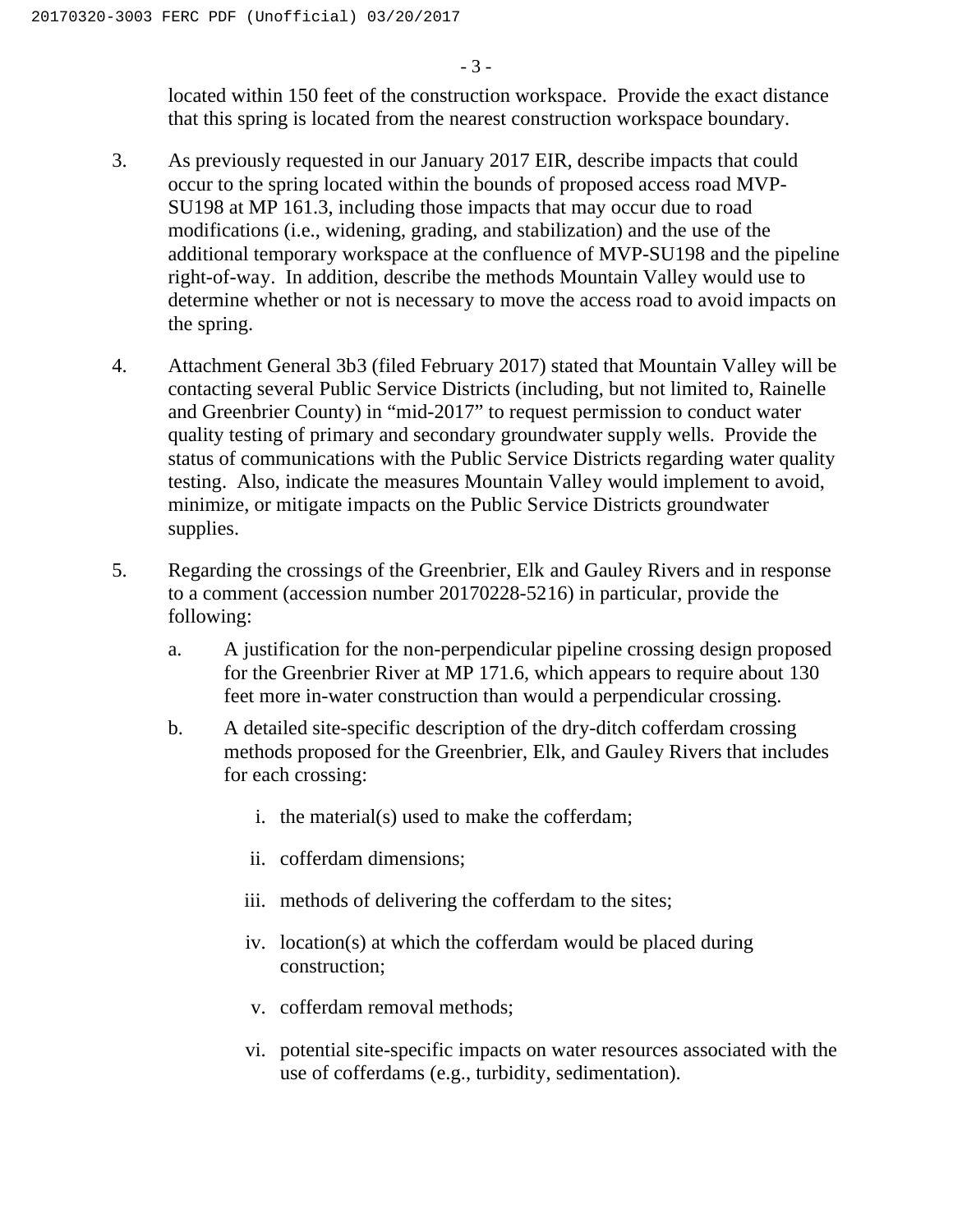$-4-$ 

- c. Pipeline burial depths and scour mitigation strategies that would be used in the case that the field-verified depth-to-bedrock is at or very near the streambed surface (e.g., the streambed is composed of exposed bedrock).
- d. A detailed description of the revetment mats that could be used to mitigate scour impacts that includes:
	- i. the materials used to create the mats;
	- ii. the areal extent to which the mats would be placed on the streambed and any associated impacts (e.g., loss of habitat, visual effects); and
	- iii. the revetment mats' ability to resist damage by flood-level currents.
- e. A detailed description of the armor layers that could be used to mitigate scour impacts that includes:
	- i. the minimum armor particle size for a 100-year peak discharge event at the proposed Greenbrier River crossing and the feasibility of creating an armor layer that consists of a particle size equal to or greater than the estimated minimum particle size; and
	- ii. an armor layer's expected ability to resist displacement/destruction by flood-strength water flows in areas with a generally smooth streambed surface, such as the proposed Greenbrier River crossing.
- 6. Resolve discrepancies between the statement from Attachment DR4 General 3c (filed February 23, 2017) that: "Mountain Valley does not intend to utilize temporary culvert installations or placement of temporary (earthen) fill materials during the Project's crossing of waterbodies and wetlands on Project access roads" and Mountain Valley's response to Water Resources 20 that provided typical drawings for culvert installations. Clarify if Mountain Valley intends to install temporary or permanent fill at any waterbody or wetland crossing. If temporary fill is intended provide site-specific plans, including details regarding materials to be used and installation and removal methods, and site-specific justifications for each location.
- 7. For table 4.3.2-12 (Mountain Valley Pipeline Locations Paralleling Waterbodies within 15 Feet – updated October 2016), provide a site-specific justification for paralleling the UNT to Foul Ground Creek at MP 271.7.
- 8. Attachment DR4 General 3c (filed February 2017) stated that: "Mountain Valley will conduct further desktop reviews to identify private ponds located within 0.25mile downslope of the limit of disturbance." Clarify if these ponds have been previously identified and data about them filed with the FERC.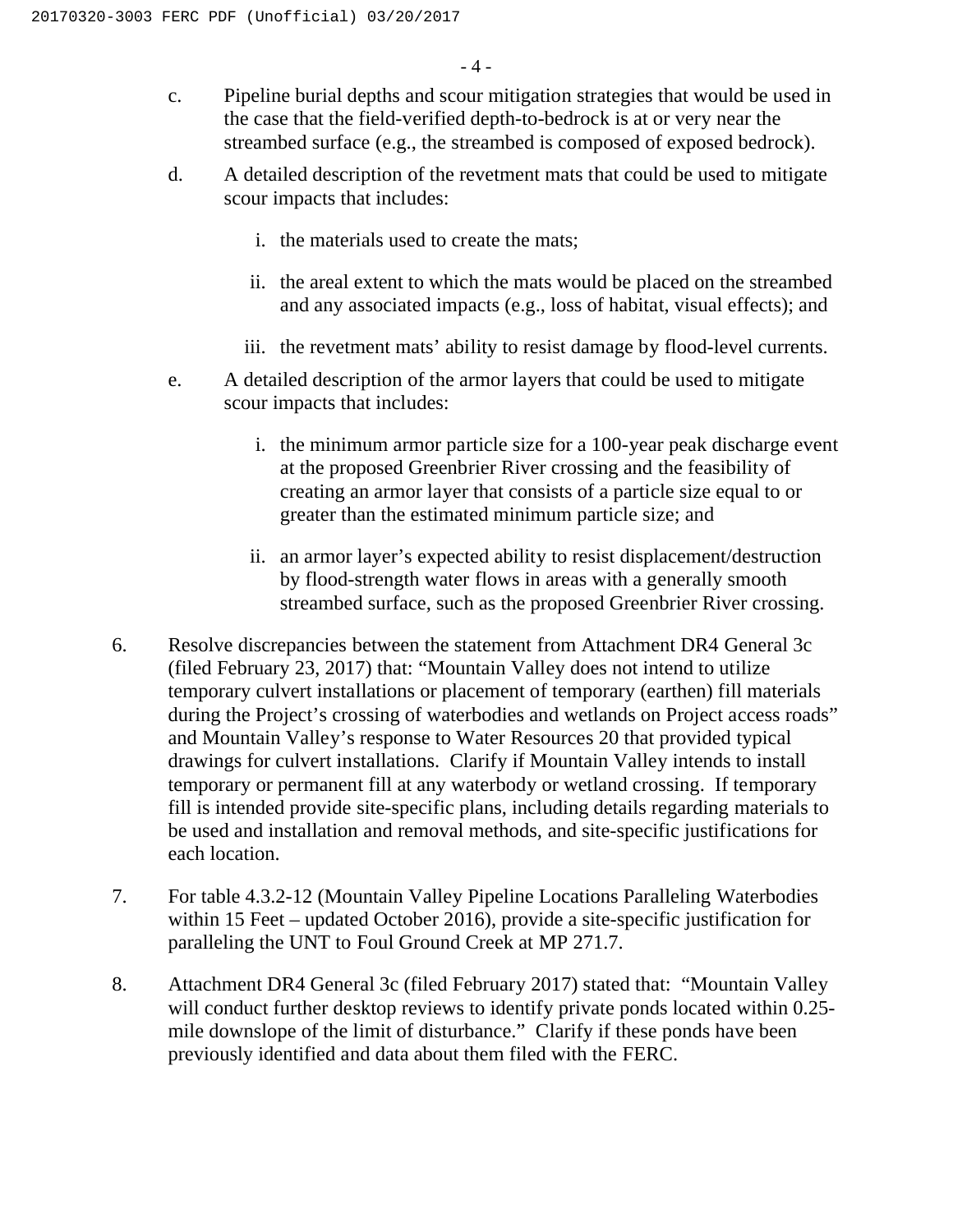- 9. Mountain Valley's February 2017 filings refer to a Water Resources Identification Plan and a Water Supply Identification and Testing Plan. Clarify if these are the same plan. If they are not the same, provide the Water Supply Identification and Testing Plan.
- 10. Table 4.3.2-11 (updated by Mountain Valley in March 2017), Mountain Valley's Aquatic Resource Report for the Jefferson National Forest (JNF) (dated February 2017), and Mountain Valley's Biological Evaluation for the JNF (dated March 2017), each contain differing counts and listings of the waterbodies that would be crossed within the JNF. Resolve these discrepancies.

## **Wetlands**

1. Per email notification on March 1, 2017 from the Huntington District of the U.S. Army Corps of Engineers (COE), provide details about the proposed crossing of the federally-approved Kincheloe Wetland Mitigation Bank in Harrison and Lewis Counties, West Virginia. Discuss project-related impacts on this wetland mitigation bank, measures Mountain Valley would implement to avoid, minimize, mitigate those impacts, and documentation of communications with the COE about this issue.

## **Fisheries**

- 1. Attachment DR4 General 3c (filed February 2017) stated that: "…permanent impacts to aquatic resources will be mitigated through either existing mitigation banks or state approved In-Lieu Fee programs." Provide a detailed description of aquatic impacts for which mitigation banks or in-lieu fee programs would be used. File documentation of agency communications and review of Mountain Valley's proposed aquatic resources mitigation program.
- 2. In response to public comments, provide a discussion of whether the MVP would impact the newly discovered species of crayfish (*Cambarus (Jugicambarus) pauleyi*) that is endemic to south-central West Virginia.

## **Vegetation**

- 1. Attachment DR4 General 3b2 (filed February 2017) stated that some areas of the right-of-way would be hand-planted with trees and shrub species. Clarify if the areas that would hand-planted with trees/shrubs would be limited to the JNF or if this would apply to the entire pipeline route. Describe the methodologies to be used for hand-planting trees/shrubs.
- 2. Attachment DR4 General 3c (filed February 2017) stated that: "Mountain Valley is evaluating the service losses associated with these direct and indirect [forest] impacts, which it will address through a suite of mitigation measures developed in consultation with relevant federal and state resource agencies. These measures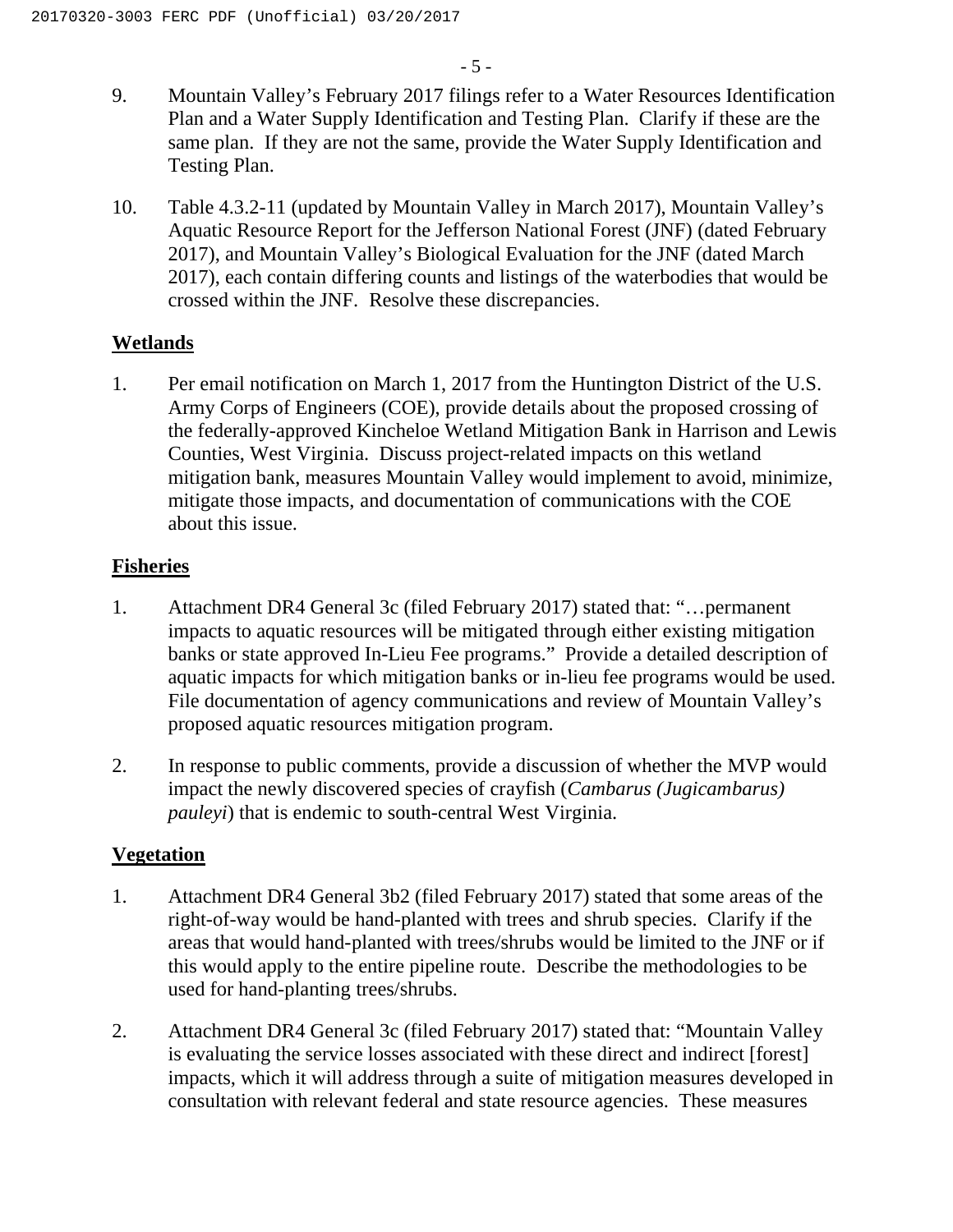will be the result of ongoing consultation with U.S. Fish and Wildlife Service (FWS), Virginia Department of Conservation and Recreation (VDCR) and Virginia Department of Game and Inland Fisheries (VDGIF, and West Virginia Department of Natural Resources (WVDNR)." Provide the specific measures Mountain Valley has developed to mitigate for impacts on upland forest, and document agency communications regarding this forest mitigation program.

3. Provide additional information, including references to scientific literature if available, to support Mountain Valley's assertion in DR4 General 3c that colonization of the permanent right-of-way by invasive plants following two growing seasons after restoration "would not be attributable to the construction or operation of the Project."

## **Wildlife**

1. Mountain Valley's *Field Surveys for Bald and Golden Eagles Along the Proposed Mountain Valley Pipeline in…Virginia*, dated June 13, 2016, noted that additional surveys would be conducted during the winter of 2016/2017. Attachment DR4 RTE did not contain reports for said surveys. Provide the results of these surveys.

## **Threatened and Endangered and Special Status Species**

- 1. Mountain Valley's Biological Evaluation indicates the MVP would have limited impacts on rock skullcap (*Scutellaria saxatilis*), stating "only" an approximate 0.78 hectare area of the local population of the plant would fall inside the construction right-of-way; however, 0.78 hectare is over half of the total 1.45 hectares that contain the plant. Provide correspondence with the FS that concurs with the determination of minimal impacts on this species.
- 2. Attachment DR4 General 3c stated that bog turtle surveys are completed; however, the Bog Turtle Survey Report submitted in November 2016 noted that there are still outstanding surveys needed for areas where access has not been granted. The same discrepancy appears in Attachment DR4 General 3b2. Rectify this discrepancy and/or provide an estimate of when the additional surveys will be conducted and results submitted to the FERC and applicable resource agencies.
- 3. Both tri-colored and little brown bats were identified in the project area and captured during mist net surveys. Describe the measures Mountain Valley would follow to determine whether roost trees for these species are present in the construction right-of-way, prior to construction.
- 4. Provide correspondence from applicable state agencies concurring with Mountain Valley's proposed approach to avoiding impacts on loggerhead shrikes (i.e., clearing all potential nesting vegetation within the construction right-of-way prior to the beginning of the nesting season).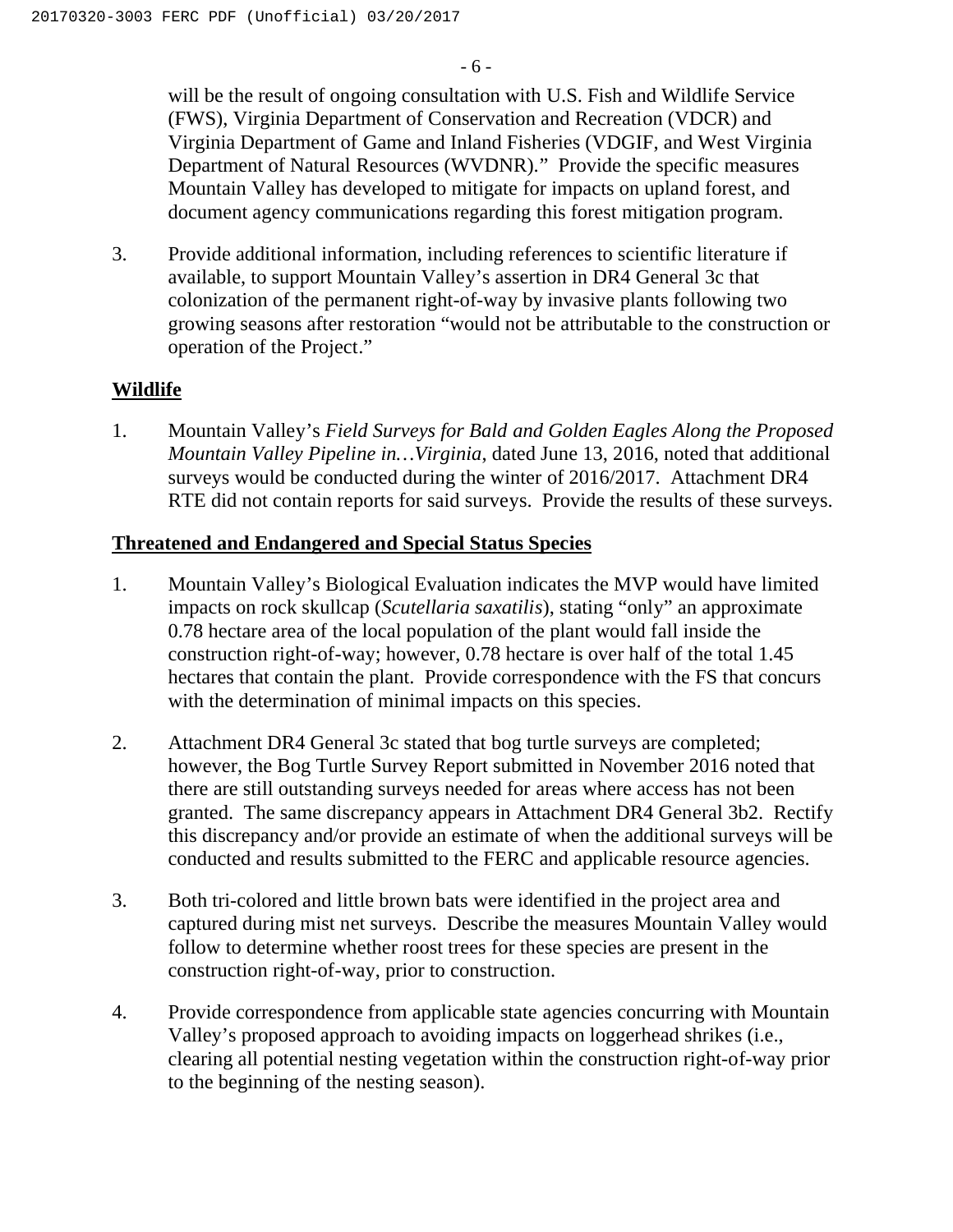- 5. Attachment DR4 General 3b3 stated that the Management Indicator Species (MIS) wild trout and peaks of otter salamander were not observed during survey efforts within the JNF. However, the context of the statements indicates that surveys were not conducted specifically for MIS; rather the presence/absence of MIS is based on supplemental field notes of biologists conducting other surveys within the JNF. Provide support for the statement that these two MIS would not be impacted by the MVP, and justify why specific surveys for the species should not be conducted.
- 6. Mountain Valley's response to Threatened and Endangered and Special Status Species No. 5 regarding the effects of the MVP on the candy darter noted that the species may be present in waterbodies that would be crossed in West Virginia, but focuses primarily on impacts in the state of Virginia. Provide more data about the presence of the candy darter in West Virginia streams crossed by the MVP pipeline, and document correspondence with West Virginia state resource agencies regarding the MVP's impacts on the species.
- 7. In response to a comment, indicate whether the MVP would affect the big-eyed jumprock, riverweed darter, or Roanoke darter. Outline measures that Mountain Valley would implement to avoid, minimize, or mitigate impacts on those species. File copies of communications with applicable resource agencies regarding impacts on those species, not previously filed in the docket.

#### **Cultural Resources**

- 1. File copies of the respective reviews by State Historic Preservation Offices (SHPO) of the following cultural resources reports:
	- a. Espino et al. June 2016, *Mountain Valley Pipeline Project, Phase II Archaeological Investigations, Sites 46DO94, 46HS100, 46HS101, 46HS104, 46HS109, 46HS125, and 46LE77, Doddridge, Harrison, and Lewis Counties, West Virginia* (Tetra Tech, Pittsburgh) filed June 16, 2016;
	- b. Clement et al. February 2017. *Addendum 2 to Volume IV, Phase II Archaeological Investigations at Sites 46SU717, 46SU078, 46SU724, 46ME285, 46ME307, 46ME281, 46ME283, and 46ME284, Summers and Monroe Counties, West Virginia* (Search, Boston) filed February 2, 2017;
	- c. Clement et al. February 2017. *Mountain Valley Project, Phase II Investigations, Braxton County, West Virginia* (Search, Boston) filed February 17, 2017;
	- d. Barse et al. February 2017. *Mountain Valley Pipeline Project, Phase II Archaeological Investigations, Sites 46NI846, 46NI847, 46GB493, 46GB498, 46GB499, 46GB500, 46GB503, 46GB504, 46GB533, and 46NI827, Nicholas and Greenbrier Counties, West Virginia* (Tetra Tech, Pittsburgh) filed February 17, 2017;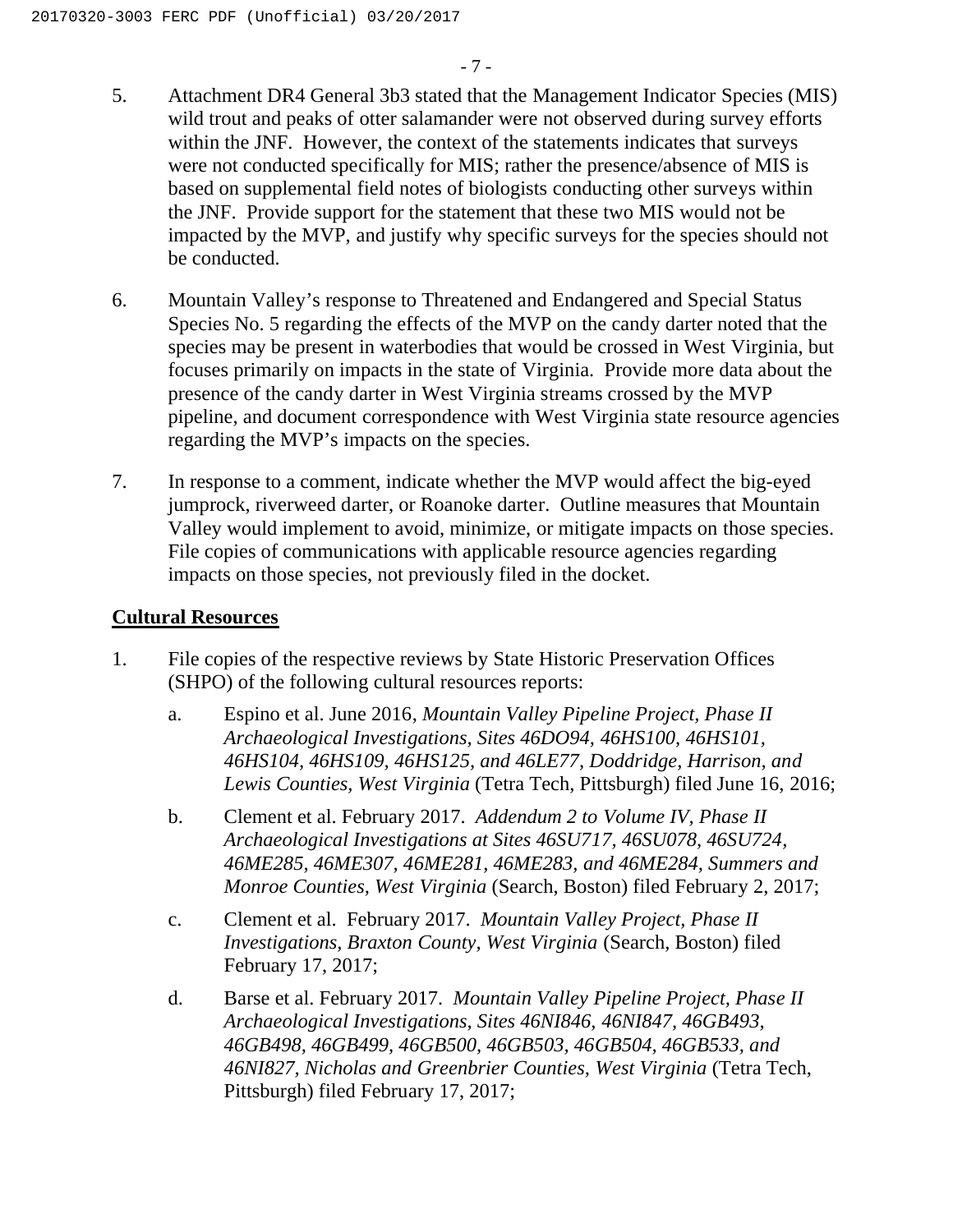- 8 -

- e. Dye, February 2017. *Criteria of Effects Report, Mountain Valley Pipeline Project, Wetzel, Harrison, Doddridge, Lewis, Braxton, Webster, Nicholas, Greenbrier, Fayette, Summers, and Monroe Counties, West Virginia* (Tetra Tech, Pittsburgh) filed February 17, 2017;
- f. Reeve et al. November 2016. *Mountain Valley Pipeline Project, Phase IB Archaeological Survey Report Addendum 2, and Phase II Archaeological Evaluation, Site 44PY0442, Pittsylvania County, Virginia* (Tetra Tech, Parsippany, NJ) filed December 22, 2016;
- g. Reeve et al. December 2016. *Mountain Valley Pipeline Project, Phase IB Archaeological Survey Report Addendum 1, and Phase II Archaeological Evaluations, Sites 44CG0253, 44CG0254, 44GC0255, Craig County, Virginia* (Tetra Tech, Parsippany, NJ) filed December 22, 2016;
- h. Reeve et al. December 2016. *Mountain Valley Pipeline Project, Phase IB Archaeological Survey Report Addendum 1, Franklin County, Virginia* (Tetra Tech, Parsippany, NJ) filed December 22, 2016;
- i. Reeve et al. January 2017. *Mountain Valley Pipeline Project, Phase IB Archaeological Survey Report, Addendum 1, Roanoke and Montgomery Counties, Virginia* (Tetra Tech, Parsippany, NJ) filed February 17, 2017;
- j. Reeve et al. January 2017. *Mountain Valley Pipeline Project, Phase IB Addendum 1 Archaeological Survey, and Phase II Evaluations of Sites 44GS0227, 44GS0229, 44GS0230, 44GS0231, and 44GS0236, Giles County, Virginia* (Tetra Tech, Parsippany, NJ) filed February 17, 2017;
- k. Reeve et al. February 2017. *Mountain Valley Pipeline Project, Phase II Archaeological Evaluations of 18 Sites, Franklin County, Virginia* (Tetra Tech, Parsippany, NJ) filed February 17, 2017; and
- l. Jacoby and Marshall, February 2017. *Mountain Valley Project, Avoidance Plans for 19 Archaeological Sites and Rock Overhands, Craig, Franklin, Giles, Montgomery, and Pittsylvania Counties, Virginia* (Tetra Tech, Parsippany, NJ) filed February 17, 2017.
- 2. Representatives of the COE have informed FERC staff that all of the COE Districts crossed by the MVP and EEP do not intend to issue their Clean Water Act Section 404 permits until after the FERC has documented the completion of the process to comply with Section 106 of the National Historic Preservation Act. To aid in that determination, provide:
	- a. estimates of the completion of cultural resources inventories at all COEjurisdictional wetlands and waterbody crossings;
	- b. identification of any COE-jurisdictional wetlands and waterbody crossings, by MP, where cultural resources surveys have not been done as of March 2017, and a schedule for when those surveys would be completed and the results filed with the FERC; and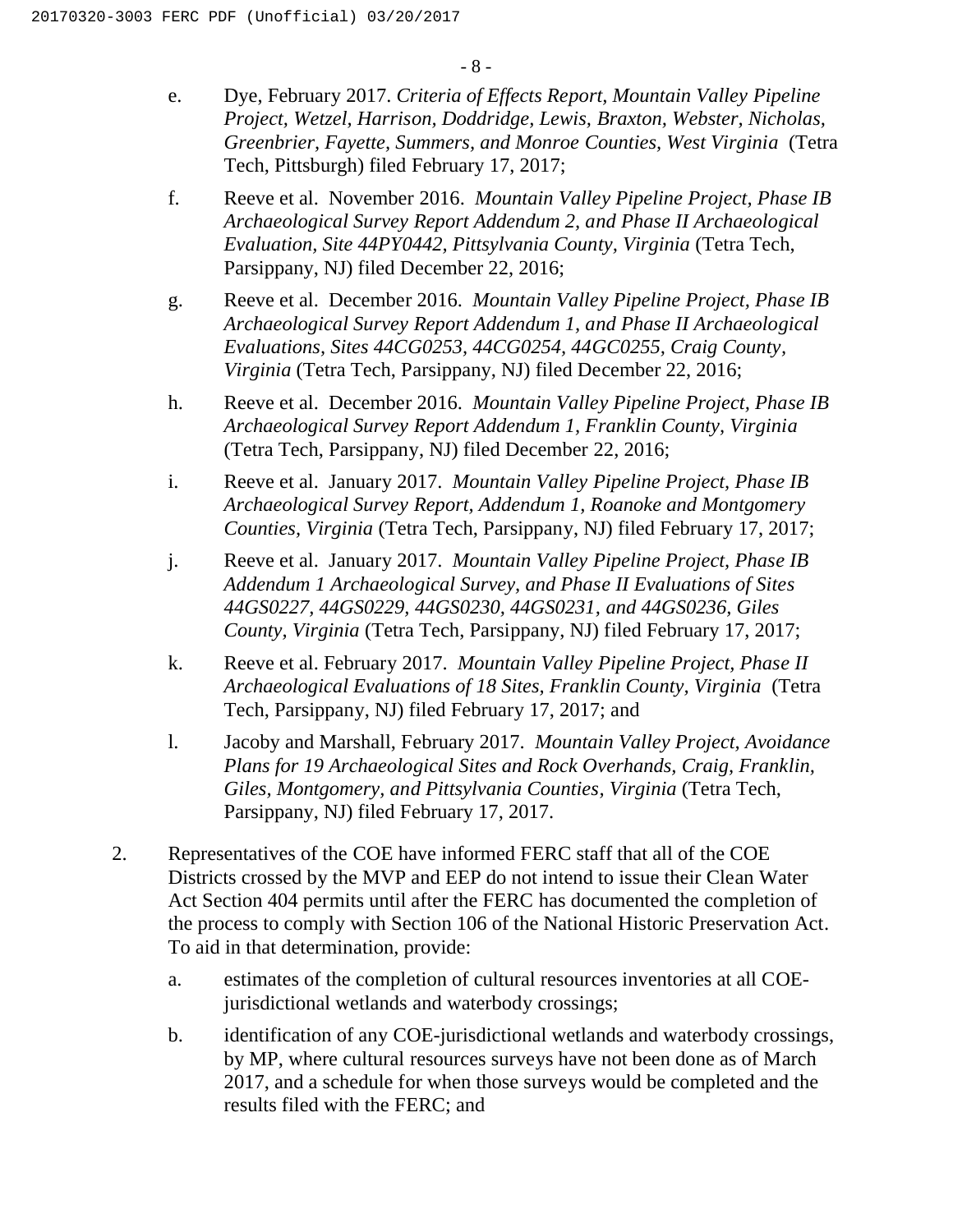- c. a list of all archaeological sites and historic architectural sites identified at COE-jurisdictional wetlands and waterbody crossings, by MP and wetland/waterbody name or identification number, site name and number, survey report reference, and National Register of Historic Places evaluation.
- 3. Cultural resources Table 3e, filed on February 17, 2017, is missing a number of sites that were recorded by Mountain Valley's cultural resources contractors. This includes sites 46BX111 in Braxton County, West Virginia (documented in Espino et al., October 2015); sites 46WB406, 412, and 440 in Webster County, West Virginia (documented in (Espino et al., October 2015; Freedman et al., November 2016); sites 46NI813, 818. 819, and 849 in Nicholas County, West Virginia (documented in Espino et al, December 2015; Espino et al. January 2017); 44PY431 432, and 433 (documented in Reeve et al. November 2016), and sites 44PY438 and 439 (documented in Reeve et al. August 2016) in Pittsylvania County, Virginia. Please explain why those sites were missing.
- 4. Document if archaeological testing was ever conducted at site 44WB440 in Webster County, West Virginia, as recommended in Freedman et al. (November 2016). If not explain why. If the site was avoided, document in what report the avoidance plan was filed with the FERC.
- 5. Provide an assessment if any of the Historic Districts crossed by the MVP pipeline route also qualify as rural historic landscapes or traditional cultural properties as defined in McCelland, L., et al. (1999) "Guidelines for Evaluating and Documenting Rural Historic Landscapes, *National Register Bulletin* 30; and Parker, P. and T. King (1998) "Traditional Cultural Properties: Guidelines for Evaluation," *National Register Bulletin* 38. The FERC staff questions whether Mountain Valley's "Methods for Historic Architecture Criteria of Effects Assessment for Virginia," filed February 17, 2017, allows us to assess impacts on the rural historic cultural landscapes that may be associated with Historic Districts. Address the contradictions noted in the methods, that while Tasks 1 and 2 found no effect or no adverse effects on individual contributing resources in the Historic Districts, Task 3 made a finding of "high potential" for all the Historic Districts as a whole, and recommended that undefined Task 4 studies be conducted. Provide an objective analysis that uses measures that can be quantified, such as distance to construction workspaces, vegetation cover, and existing infrastructure, that can be related to the potential for the MVP to effect the characteristics that qualify each Historic District for the National Register of Historic Places or diminish their integrity, in accordance with 36 CFR Part 800.5. Document that Mountain Valley's analysis was reviewed by the Virginia SHPO.
- 6. For the following historic resources within the Greater Newport Rural Historic District, provide distance (in feet) to pipeline centerline, and impact assessments (Tasks 1 to 4):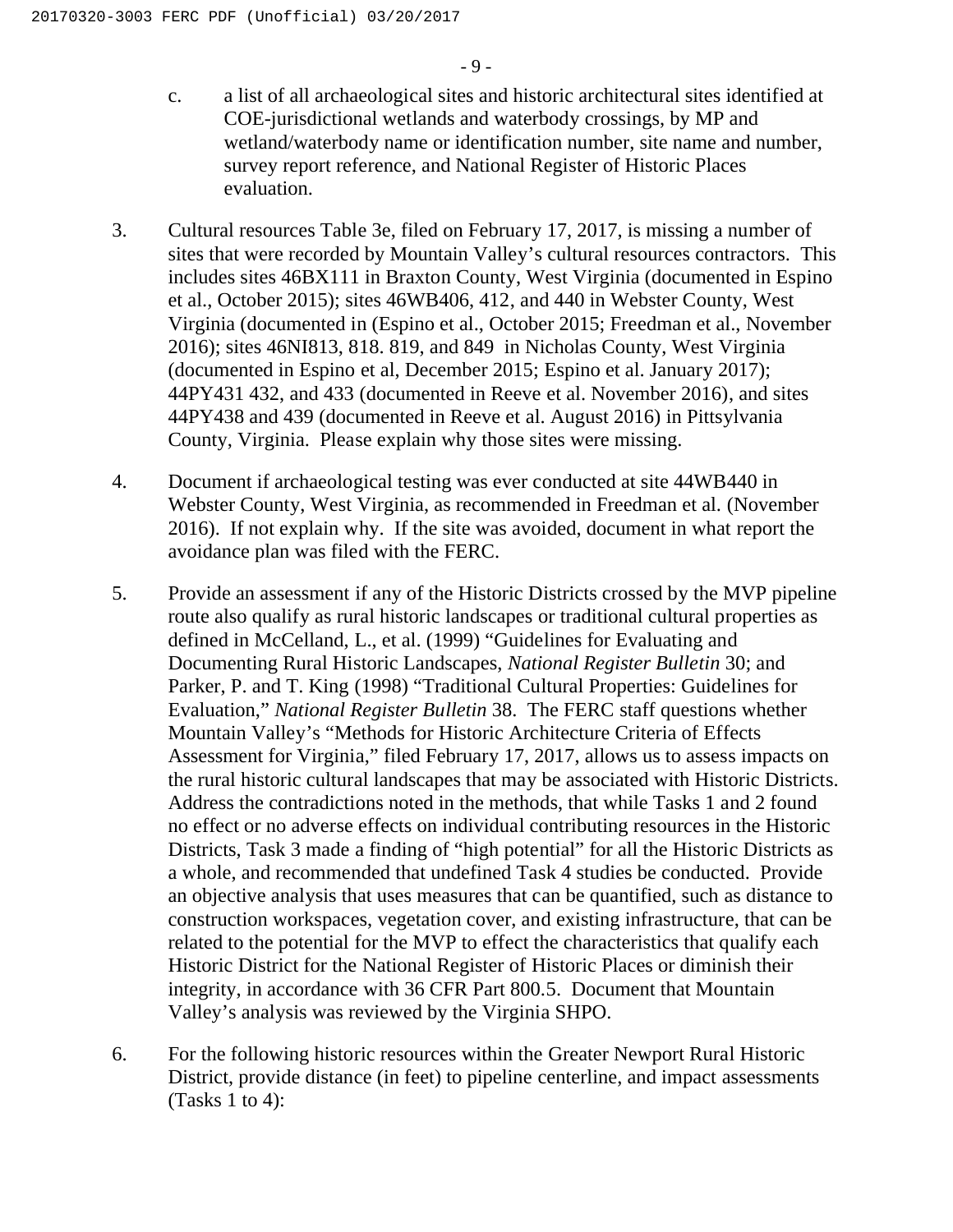- a. 35-412-8;
- b. 35-412-9;
- c. 35-412-13;
- d. 35-412-21;
- e. 35-412-31;
- f. 35-412-32;
- g. 35-412-33;
- h. 35-412-38;
- i. 35-412-39;
- j. 35-412-40;
- k. 35-412-41
- l. 35-412-42;
- m. 35-412-43;
- n. 35-412-44;
- o. 35-412-45;
- p. 35-415-47;
- q. 35-412-48;
- r. 35-412-54;
- s. 35-412-56;
- t. 35-412-60;
- u. 35-412-64;
- v. 35-412-69;
- w. 35-412-71;
- x. 35-412-72;
- y. 35-412-73;
- z. 35-412-74;
- aa. 35-412-76;
- bb. 35-412-77;
- cc. 35-412-78;
- dd. 35-412-79;
- ee. 35-412-83;
- ff. 35-412-84;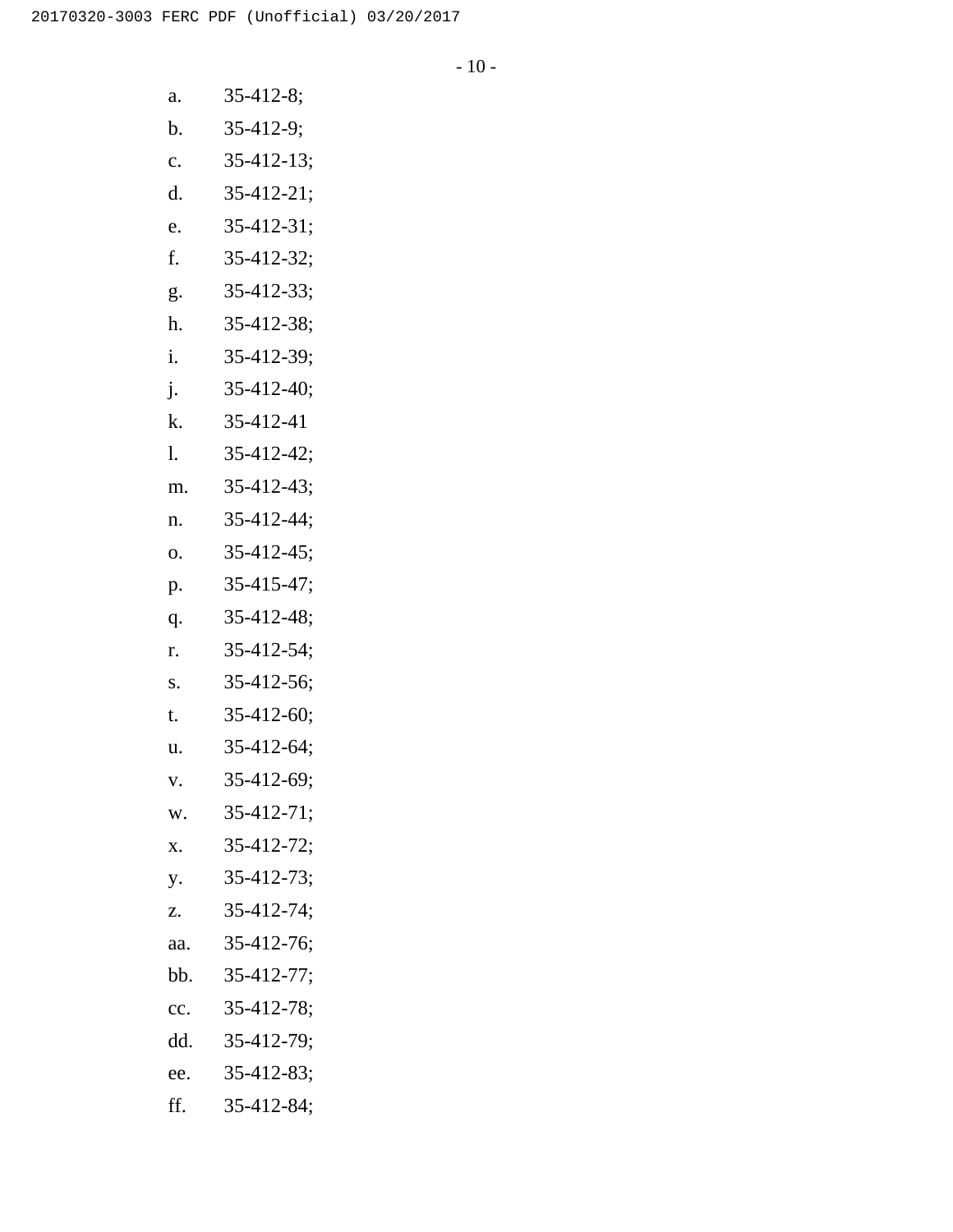- gg. 35-412-85;
- hh. 35-412-86;
- ii. 35-412-87;
- jj. 35-412-88;
- kk. 35-412-89;
- ll. 35-412-90;
- mm. 35-412-95;
- nn. 35-412-107;
- oo. 35-412-238;
- pp. 35-412-240;
- qq. 35-412-243;
- rr. 35-412-248;
- ss. 35-412-249;
- tt. 35-412-250;
- uu. 35-412-251;
- vv. 35-412-253;
- ww. 35-412-273;
- xx. 35-412-275;
- yy. 35-412-409;
- zz. 35-412-410;
- aaa. 35-412-416; and
- bbb. 35-5001.
- 7. For the following historic resources within the North Fork Valley Rural Historic District, provide an impact assessment (Tasks 1 to 4):
	- $\bullet$  60-574-49;
	- $\bullet$  60-574-52;
	- $\bullet$  60-574-53; and
	- $\bullet$  60-574-54.
- 8. For the following historic resources within the Bent Mountain Rural Historic District, provide an impact assessment (Tasks 1 to 4):
	- 80-5677-5; and
	- $\bullet$  80-5677-7.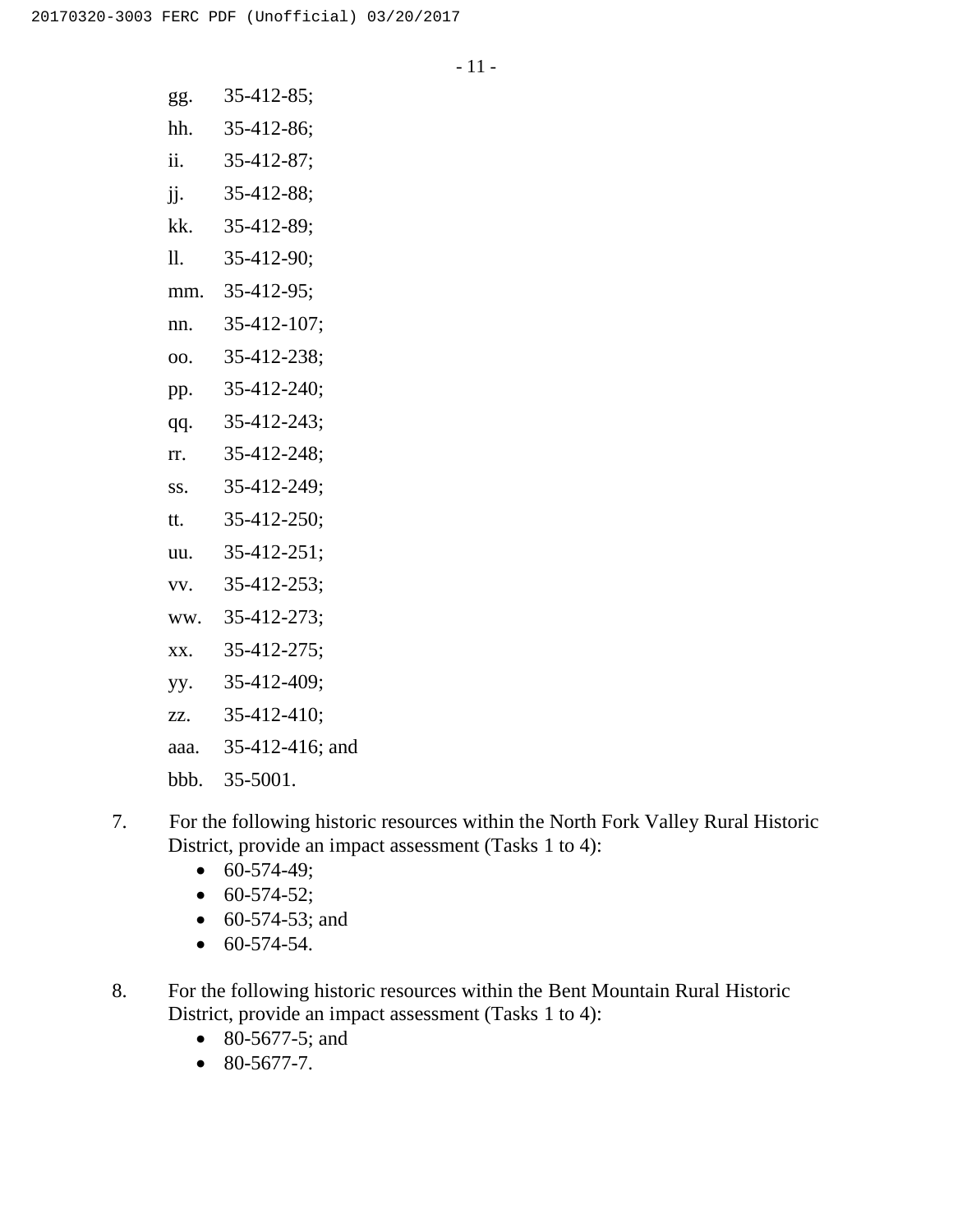- 9. Resolve the following discrepancies for resources within the Bent Mountain Rural Historic District. Reeve et al (January 2017) *Mountain Valley Pipeline Project, Phase IB Archaeological Survey Report, Addendum 1, Roanoke and Montgomery Counties, Virginia* indicates that sites 80-5677-4, 5, 6, and 7 are not eligible, but DR Cultural Resources Attachment Table 3f, filed February 17, 2017, lists them as "may contribute" to the District. The Master List has site 80-5677-6 at 93 feet from centerline, but Table 3f has it at 28 feet.
- 10. Identify the cultural resource reports where the following sites listed on tables 3f and 3e (filed February 17, 2017) were recorded: historic sites WZ-155 and 156 in Wetzel County, West Virginia; historic sites HS-899 and 901 in Harrison County, West Virginia; historic sites LE-151,152, and 154 in Lewis County, West Virginia; historic site 258 in Webster County, West Virginia; historic sites NI-143 and 155, and archaeological sites 46NI829, 830. 831, 832, 833, 834, 835, 836, 837, 838, and 839 in Nicholas County, West Virginia; historic site GB-1818 in Greenbrier County, West Virginia; and site 60-5190 in Montgomery County, Virginia.
- 11. File avoidance plans for the following cultural resources (or provide references to previously filed reports that contained those plans), and document SHPO review of the plans:
	- a. Site 46DO112 (Watson Property Cemetery) in Doddridge County, West Virginia;
	- b. Six 46BX114 in Braxton County, West Virginia;
	- c. Sites 46NI846 and 847 in Nicholas County, West Virginia;
	- d. Site 46SU163 in Summers County, West Virginia;
	- e. Site 46GB498 in Giles County, Virginia;
	- f. Sites 60-332, 5193, and 5194 in Montgomery County, Virginia;
	- g. Sites 44RN381, 387, 388, and 80-5690 in Roanoke County, Virginia;
	- h. Sites 46FA551 and 552 in Franklin County, Virginia; and
	- i. Sites 71-5483, 5484, and 5494 in Pittsylvania County, Virginia.

## **Geology**

1. Attachment DR4 General 3c stated that Mountain Valley's Karst Specialist Team (KST) has "developed a number of recommendations, including case-specific conditions in which sampling and monitoring is warranted. The KST's response to the December 20, 2016 Virginia Cave Board letter will be provided to FERC under separate cover." Provide a copy of this letter as well as the recommendations developed by Mountain Valley's KST and whether Mountain Valley would commit to adopting those recommendations.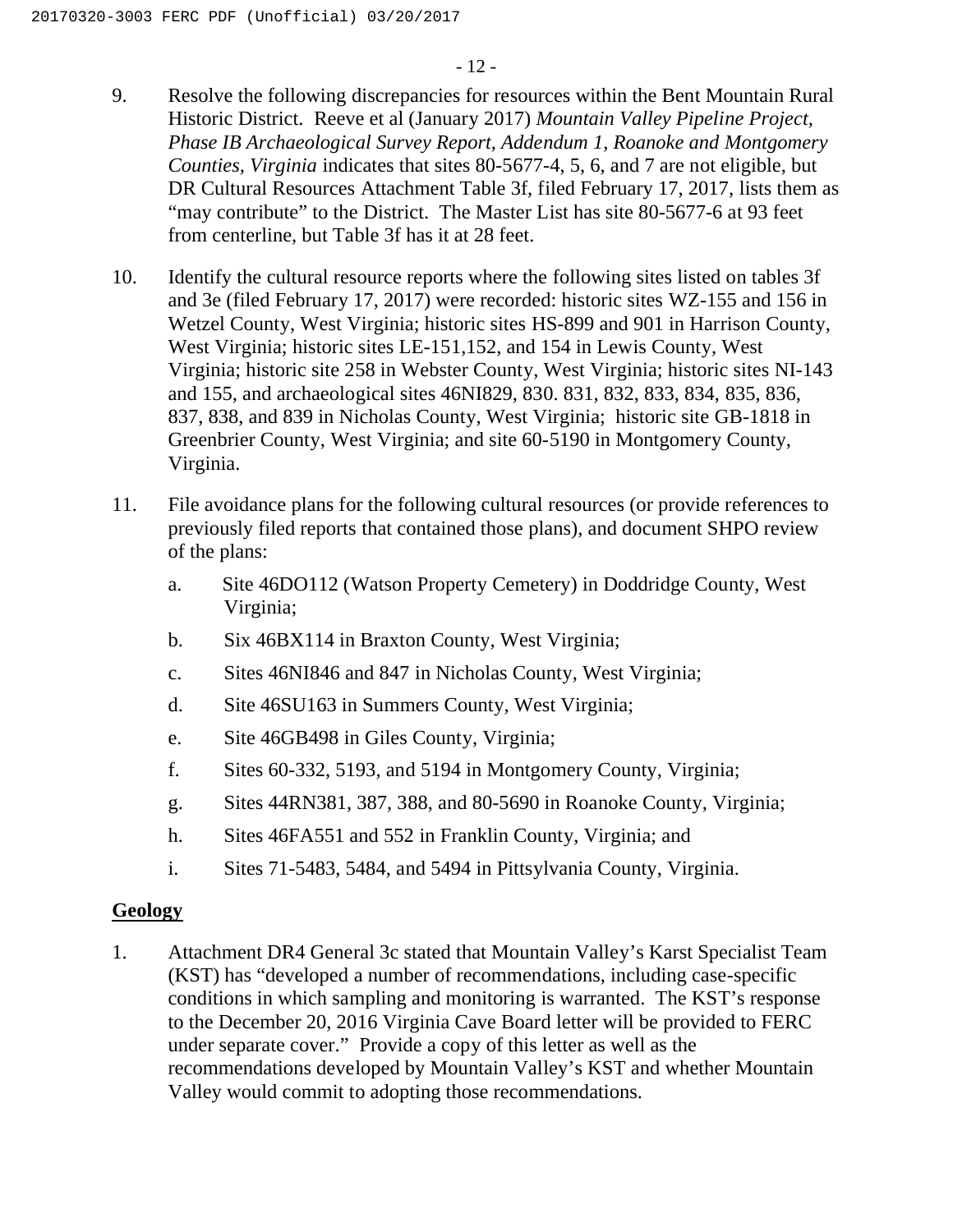- 2. Attachment DR4 Alternatives 3 included a figure: "Route Alternatives in the Area of Slussers Chapel Conservation Site." However MPs cannot be identified in that figure due to the low resolution of the image. Provide a revision of the figure in sufficient resolution such that all features and specifically MPs can be read.
- 3. The response to Geology 6 (filed February 2017) stated that peak horizontal ground accelerations (PGAs) would be greater than 0.14 the force of gravity (g) from MPs 192 to MP 210. Previous mapping by Mountain Valley indicated a much larger area, from MPs 165 to 230, and maximum PGAs with 2 percent chance of exceedance in 50 years of 0.14 g. To resolve the apparent discrepancies, provide:
	- a. the MPs where PGAs with 2 percent chance of exceedance in 50 years would be equal to or greater than 0.14 g;
	- b. the maximum PGA that would be crossed by the MVP according the USGS Long-term Model seismic hazard data (PGA, 2 percent chance of exceedance in 50 years); and
	- c. clarification that the cover over Class 1 pipe in areas of with PGAs equal to or greater than 0.14 g would not be greater than 10 feet.
- 4. Revised table 4.1.2-2 (updated March 2017) contains an apparent discrepancy where the start point of MP 197.5 is greater than the end point MP of 197.4. Correct this apparent error.
- 5. In response to public comments, provide a discussion of ground heaving or the freeze thaw cycle that may affect slope stability and the potential for landslides in areas with high potential for landsliding.
- 6. Address the letter filed with the FERC by Coronado Coal on February 22, 2017 (accession number 20170222-5078). In particular, provide recent communications with Coronado Coal towards reaching an agreement to cross their coal reserves and compensate for impacts.
- 7. Table 4.1.1-11 is missing several areas of landslide concern that are identified in Table 1 – Landslide concern Areas Crossed by the Mountain Valley Pipeline in Mountain Valley's updated Landslide Mitigation Plan (Attachment DR4 General 2c]). Provide an updated Table 4.1.1-11 that includes all areas of landslide concern as identified in the Landslide Mitigation Plan and table 4.1.1-11.
- 8. Clarify if the October 2016 pipeline route would run perpendicular to a potential triggered slope displacement hazard in proximity to the GSCZ, provide MPs for the hazard, and indicate if Mountain Valley still intends to use Class 2 pipe in this area.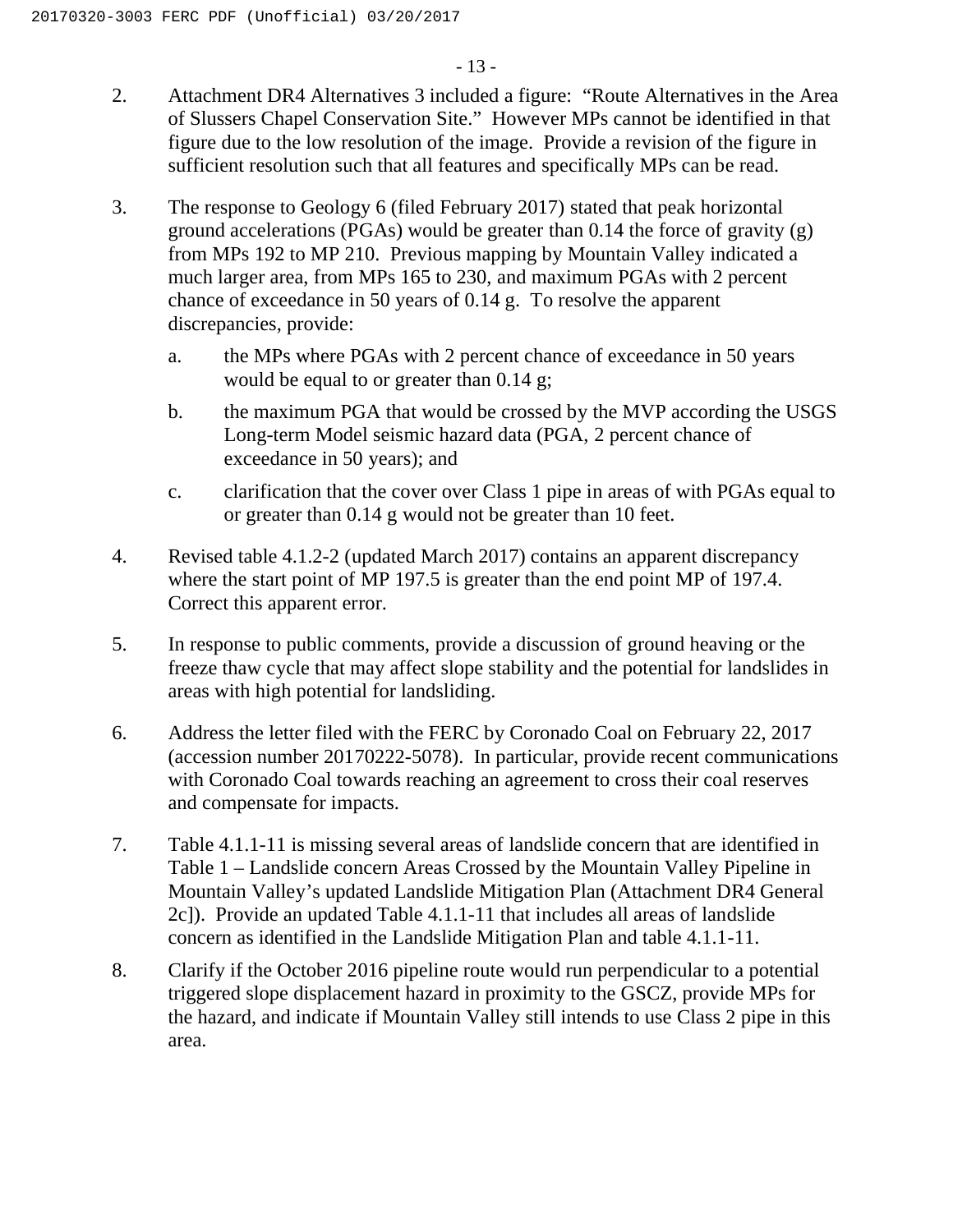## **Soils**

- 1. Attachment DR4 General 3d stated that: "…topsoil and subsoil will be tested for compaction through the Project area as necessary in areas disturbed by construction activities" and "appropriate soil compaction mitigation will be performed in severely compacted residential areas." Clarify whether soil compaction testing and mitigation would be conducted along the entire pipeline route, or limited to agricultural and residential areas.
- 2. Revise table 4.2.1-1 to remove table note i/ (which was added by Mountain Valley post-draft EIS). Update all acreages as necessary.
- 3. There are several discrepancies between the totals presented for temporary and permanent access roads in table 4.2.1-1 as compared to Appendix N. Appendix N-4 shows 921.2 acres of permanent impact to soils with wind erosion potential while table 4.2.1-1 shows 0.0 acres of impacts. For compaction potential Appendix N-4 reports 18.3 acres of temporary impacts for compaction potential while table 4.2.1-1 reports 550 acres. Appendix N-4 reports 0.0 and 0.0 acres of permanent and temporary impact respectively while table 4.2.1-1 reports 9.7 and 38 acres respectively. Clarify these apparent discrepancies.
- 4. There are several discrepancies between the totals presented for Cathodic Protection Areas in table 4.2.1-1 and Appendix N-8. Appendix N-8 reports 7 acres, 1.3 acres, 2.9 acres, and 1.1 acres for prime farmlands, compaction potential, water erosion potential, and poor drainage potential, respectively. Table 4.2.1-1 reports 14.3 acres, 2.7 acres, 6 acres, and 2.1 acres for prime farmlands, compaction potential, water erosion potential, and poor drainage potential, respectively. Clarify these apparent discrepancies.

## **Land Use, Transportation, Recreation, and Visual Resources**

- 1. Attachment DR4 General 3c stated that "Mountain Valley will incorporate the recommendations from the Virginia Department of Transportation (VDOT) into the Traffic and Transportation Management Plan." Clarify if the revised Traffic and Transportation Management Plan filed on February 9, 2017 includes these VDOT recommendations, and if not provide an updated version.
- 2. Revise table 2.3-3 from the draft EIS to include acres affected for each land use type for each yard.
- 3. Provide a table with the miles of each land use category the pipeline would cross by state.
- 4. The updated table 4.8.1-1 appears to show 0.0 acres of construction impacts for aboveground facilities in Virginia, but shows 0.1 acres of operational impacts. Clarify this discrepancy.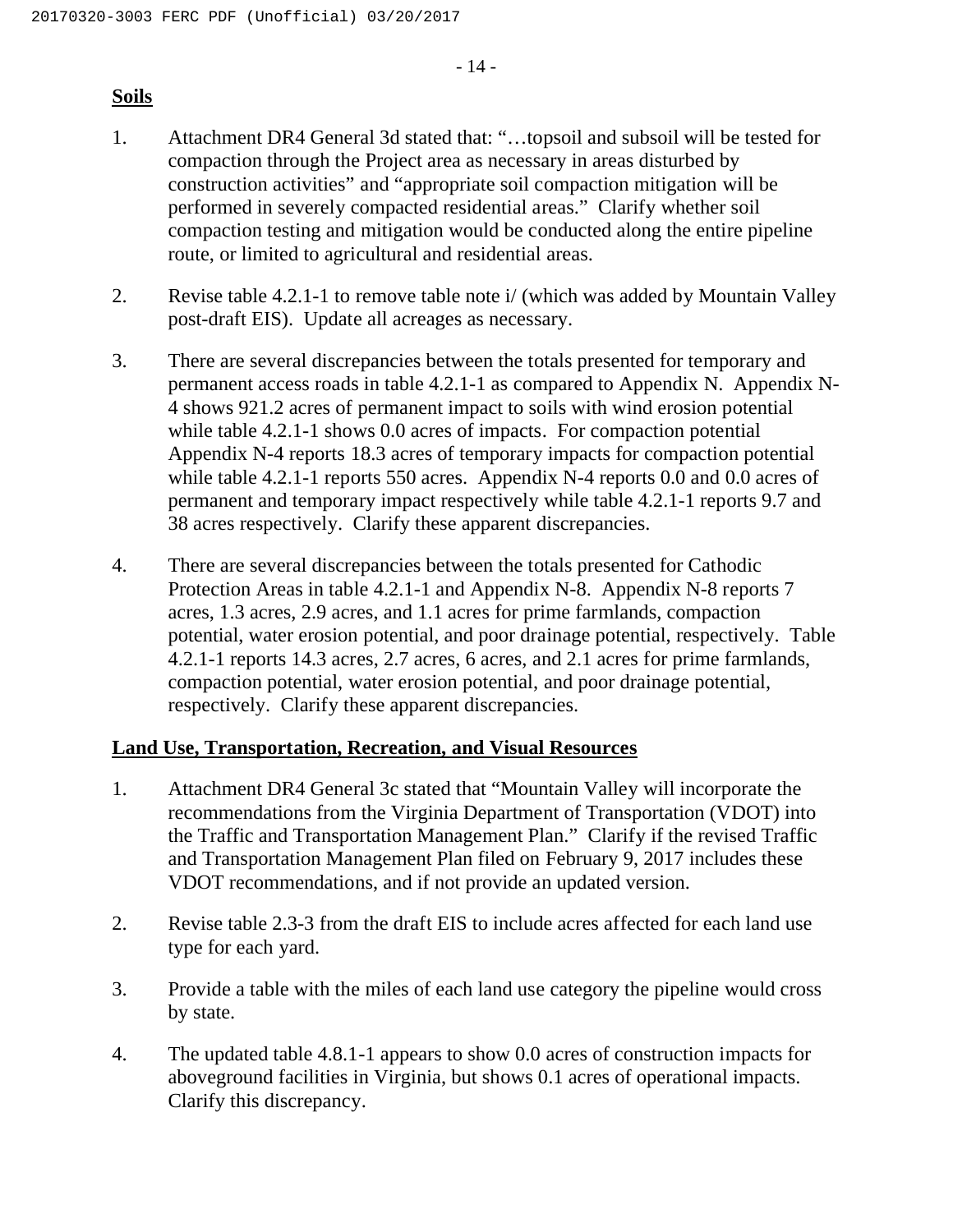- 5. The updated table 4.8.1-2 has discrepancies for the Virginia launcher and receiver sites and for the subtotals. The launcher and receiver sites show 0.2 acre under operational agricultural land use and 0.1 acre under operational forest land use, with no construction impacts; however, the totals listed for launcher and receiver sites show 0.3 acre of construction impact and no operational impact. Additionally, the Virginia total of 41.0 acres for construction does not appear to add up to the total of the Transco Interconnect of 41.0 acres and the launcher and receiver sites of 0.3 acre, which would be 41.3 acres. Clarify these discrepancies.
- 6. The updated table 2.3-3 has a number of discrepancies with the updated table 4.8.1-3 in describing yards for the MVP. Provide updated tables or clarification for the following issues:
	- a. table 2.3-3 lists 15 yards in West Virginia and table 4.8.1-3 lists 19 yards in West Virginia;
	- b. the total of the acreages for West Virginia in table 2.3-3 adds to 122.4 acres, but the subtotal listed shows 132.6 acres;
	- c. table 2.3-3 shows MVP-RD-001 and MVP-LY-007 crossed out, but table 4.8.1-3 still lists those yards;
	- d. table 4.8.1-3 lists MVP-AP-001, MVP-AP-002, MVP-LOG-001, and MVP-SA-001, but table 2.3-3 does not list these yards;
	- e. table 4.8.1-3 lists acreages on the same line as the heading for West Virginia which are not the subtotals for West Virginia; and
	- f. acreage totals for the individual yards in table 4.8.1-3 do not match the acreages listed for yards listed in table 2.3-3.
- 7. Address the comment regarding property values provided by Kenneth Dudley during the November 1, 2016 FERC public session to take comments on the draft EIS.
- 8. On February 9, 2017 Mountain Valley updated one of the site-specific residential plans. File a complete set of updated Site-Specific Residential Construction and Mitigation Plans for all houses within 50 feet of a construction workspace.
- 9. In the updated table 4.8.1-10 the MP locations of the last nine Key Observation Points (KOP) appear to be overlapped with previous MP numbers as they contain extra numbers and multiple decimal points. Clarify the MP locations in the table.
- 10. For the updated table 4.8.2-1 provide definitions for the terms, "Purchased," "ROW acquired," "Landowner Compensated," and, "PLROW signed." Clarify the differences between these terms.
- 11. The current visual simulation for the Weston Gauley Bridge Turnpike appears to be at the crossing of the Gauley Turnpike (State Route 4) at MP 72.4. Provide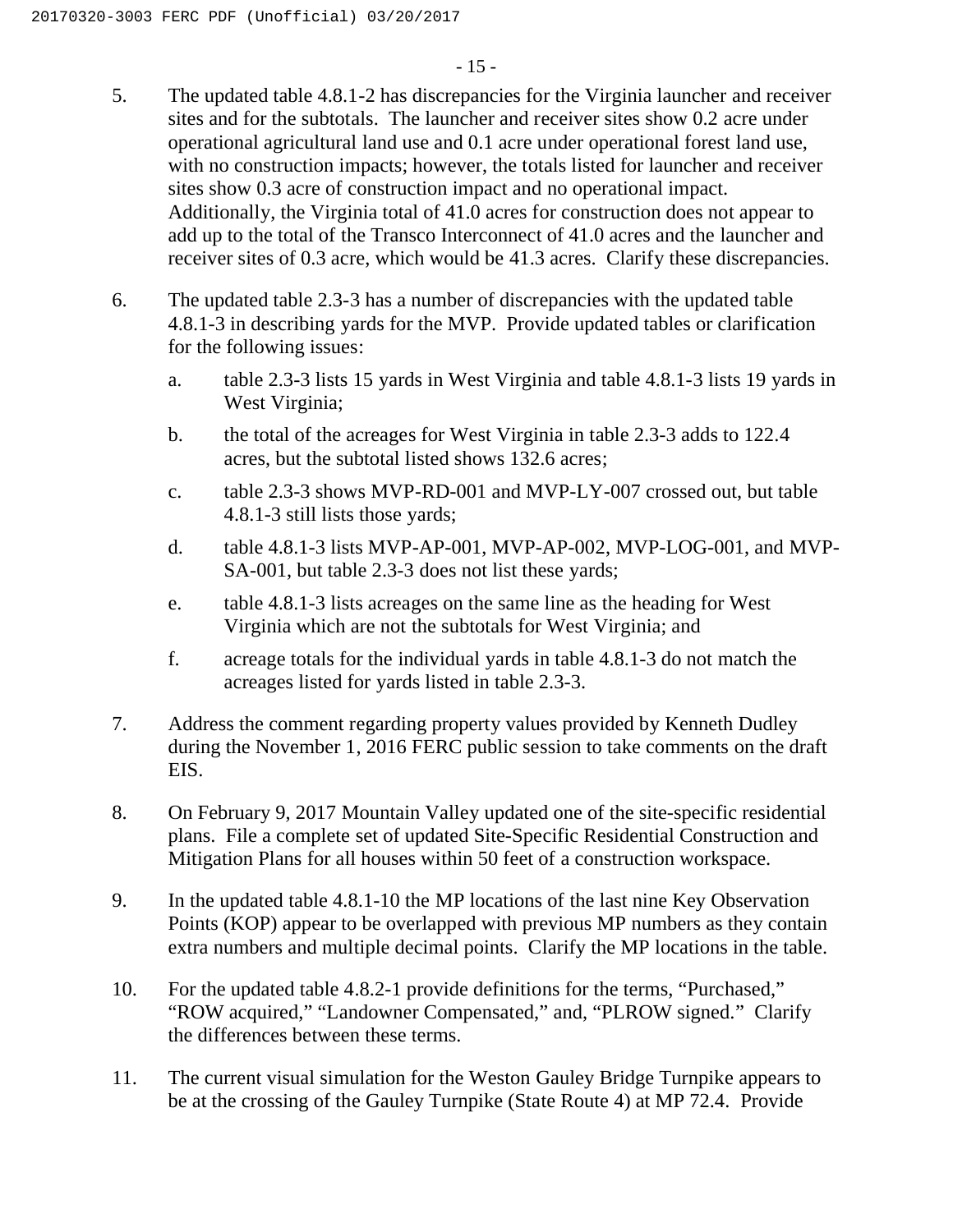- 16 -

updated visual simulations and analysis for the Weston Gauley Bridge Turnpike at the trail crossing location near MP 66.9.

- 12. Confirm that the filed alignment sheets depict the correct location of the Appalachian National Scenic Trail (ANST) as discussed in the FS March 3, 2017 letter (accession number 20170306-5054).
- 13. Address the following comments regarding the JNF Visual Impact Assessment:
	- a. Page 7: The bulleted environmental factors do not include all of those contained in the Bureau of Land Management (BLM) Visual Resource Contrast Rating Manual (missing are Season of Use, Light Conditions, Recovery Time, Spatial Relationships, Atmospheric Conditions, and Motion). While some of these factors may not be relevant (like Motion), Recovery Time and Season of Use would appear to be relevant. Provide clarification regarding these factors;
	- b. Page 8, Section 4: This section describes temporary, long-term, and shortterm impacts, but the only impacts addressed seem to be temporary ("The simulations demonstrate what the Project right-of-way would look like post construction but before revegetation."). Provide a discussion of revegetation, in addition to the mitigation measures that are listed in Section 5. Also discuss the types of maintenance activities that would occur and their frequency, along with their impacts;
	- c. Page 16, 1st full paragraph: State definitively whether the right-of-way would be feathered to soften the edges;
	- d. Page 17, first paragraph: This states that there will be no visible notch in the vegetation at the top of Peters Mountain. Appendix B, Figure 7, however, shows what appears to be a visible notch. Provide clarification;
	- e. Page 18, 3rd full paragraph: The text says that: "The ROW is not visible in the simulation due to screening terrain and vegetation as well as the distance to the ROW. The simulation demonstrates that the ROW will be effectively screened with the vegetation; thus, contrast levels are not perceptible." However, Appendix B, Figure 9 says: "The red arrow indicates where the proposed pipeline would be visible crossing over Peters Mountain." Provide clarification;
	- f. Page 26, first full bullet, last line: The text says there would be no visual impact, but Figure 19 in Appendix B says that modifications would be apparent. Provide clarification;
	- g. Page 26, 2nd full bullet: The text says there would be low visual impacts to the ANST, but Figure 20 in Appendix B says that modifications would be apparent. Explain why this would be a low visual impact;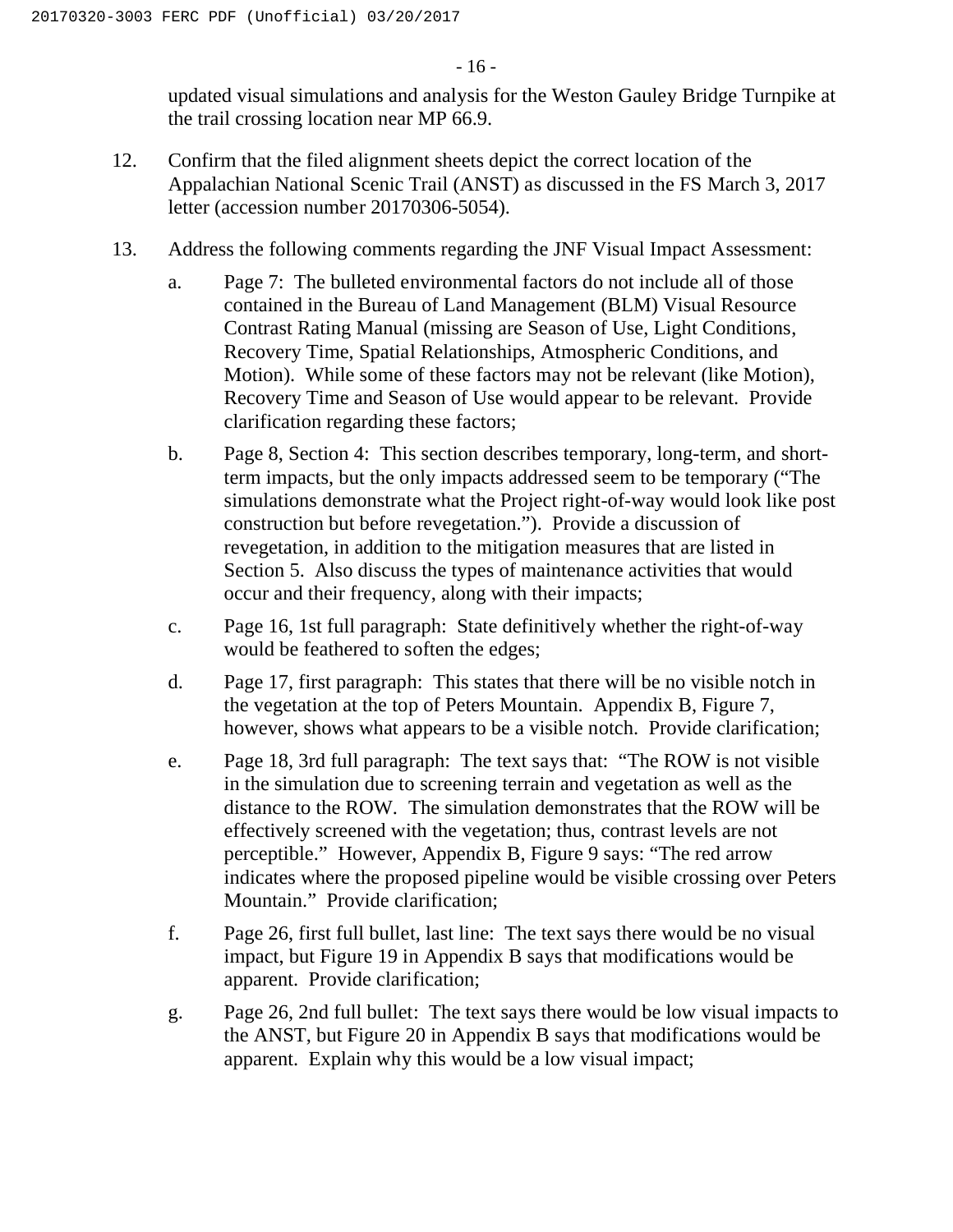- h. Page 26, 3rd full bullet: The text says there would be no visual impact, but Figure 21 in Appendix B says that modifications would be apparent. Provide clarification;
- i. Site photographs should be taken which best represent the human visual perception. Standards include lens was set at 31 mm to compensate for crop factor (31 mm lenses setting X 1.6 crop factor = 49.6 mm output view); thereby creating a 50-mm equivalent focal length. The 50-mm equivalent focal length produces a 38.6° horizontal field of view which best represents the human visual perception (HFOV) [National Research Council. 2007 Environmental Impacts of Wind-energy Projects. Board on Environmental Studies and Toxicology, Division on Earth and Life Sciences. National Academies Press, Washington, D.C. 376 pp.] Photo simulations presented in the JNF report are not at this standard. They are panoramic and cropped which inhibits HFOV. Explain the apparent deviation from the standard and describe any corrective actions that Mountain Valley intends to apply.
- j. Simulation PT-02 shows no change even though the pipeline would cross. Clarify this apparent discrepancy; and
- k. Many of the simulations were created using photos that were taken when weather conditions were not conducive to the analysis. Numerous KOP locations (KOP 115, KOP 113, KOP 114, KOP 103, KOP PR-1, KOP PR-2, KOP PR-3, KOP PR-4, KOP PR-5, and KOP PR-6) were clouded by fog and ground levels were not visible. Provide updated photographs for these locations that are taken on clear days.
- 14. Address the following issues, noted in the In the February 2017 filing of the Blue Ridge Parkway Visual Impact Analysis:
	- a. Simulations for KOPs 44 and 65 both state that the project would be visible, however, the pipeline route is not readily discernable in the photos. Provide updated simulations that point out the pipeline route or provide clearer photos that make the changes in the post construction views more recognizable;
	- b. Visual simulations for KOPs 52, 53, 56, 57, 58, 59, 60, 62, and 64 outline the pipeline right-of-way, but do not illustrate views with vegetation removed. Provide updated simulations that show tree clearing impacts and other disturbances;
	- c. Page 1, 3rd paragraph, the text stated that: "The proposed location is the only feasible location to cross the BLRI within relatively flat, non-forested, open land, thereby minimizing tree clearing and other construction disturbance on or near the BLRI." However, Page 14 indicates that Alternative 3 is the preferred alternative and would avoid clearing mature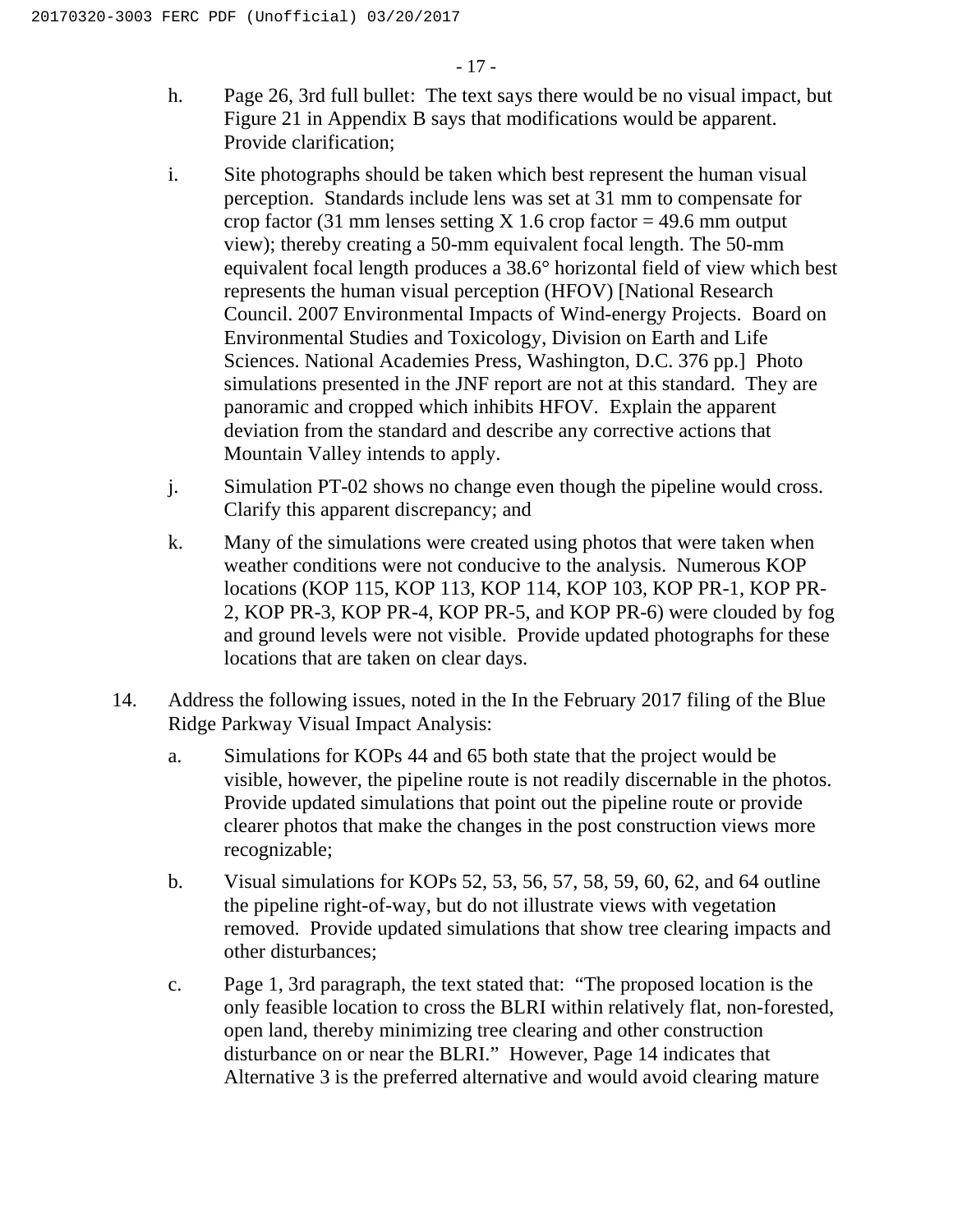- 18 -

trees in a certain area, among other reasons. Clarify this apparent discrepancy;

- d. Page 14, 1st full paragraph, explain why future visibility would be higher once surrounding vegetation was reestablished and why it would not be lower;
- e. Page 16, bullets, clarify when "the Project" is mentioned, whether this is applicable to Alternative 3 or Mountain Valley's Proposed Route;
- f. Site photographs should be taken which best represent the human visual perception. Standards include lens was set at 31 mm to compensate for crop factor (31 mm lenses setting X 1.6 crop factor  $=$  49.6 mm output view); thereby creating a 50-mm equivalent focal length. The 50-mm equivalent focal length produces a 38.6° horizontal field of view which best represents the human visual perception (HFOV) [National Research Council. 2007 Environmental Impacts of Wind-energy Projects. Board on Environmental Studies and Toxicology, Division on Earth and Life Sciences. National Academies Press, Washington, D.C. 376 pp.] Photo simulations presented in BRP report are not at this standard. They are panoramic and cropped which inhibits HFOV. Not all represent the human visual perspective. Explain the apparent deviation from the standard and describe any corrective actions that Mountain Valley intends to apply.
	- i. KOP 52 the simulated permanent ROW floats in the air. No actual tree clearing or right-of-way is simulated. Clarify this apparent discrepancy;
	- ii. KOPs 53-58 the simulated permanent ROW is not a simulation. An outline of where the potential ROW would be is drawn, but no simulation showing any disturbance, tree removal, or post construction mitigation is shown. Clarify these apparent discrepancies;
	- iii. KOPs 59-64 the simulated permanent right-of-way floats in the air. No actual tree clearing or right-of-way is simulated. Clarify these apparent discrepancies.

# **Alternatives**

- 1. Provide documentation of the National Park Service review of Mountain Valley's proposed pipeline route and method of crossing the Blue Ridge Parkway.
- 2. Provide additional data rows for the tables "Comparison of Alternatives in the Area of Slussers Chapel Conservation Site and the October 2016 Proposed Route" and "Comparison of the FERC Poor Mountain Variation and the October 2016 Proposed Route" (filed February 2017) including: a) number of towns/populated areas within 0.5-mile; b) number of known cultural resources within 0.5-mile; c)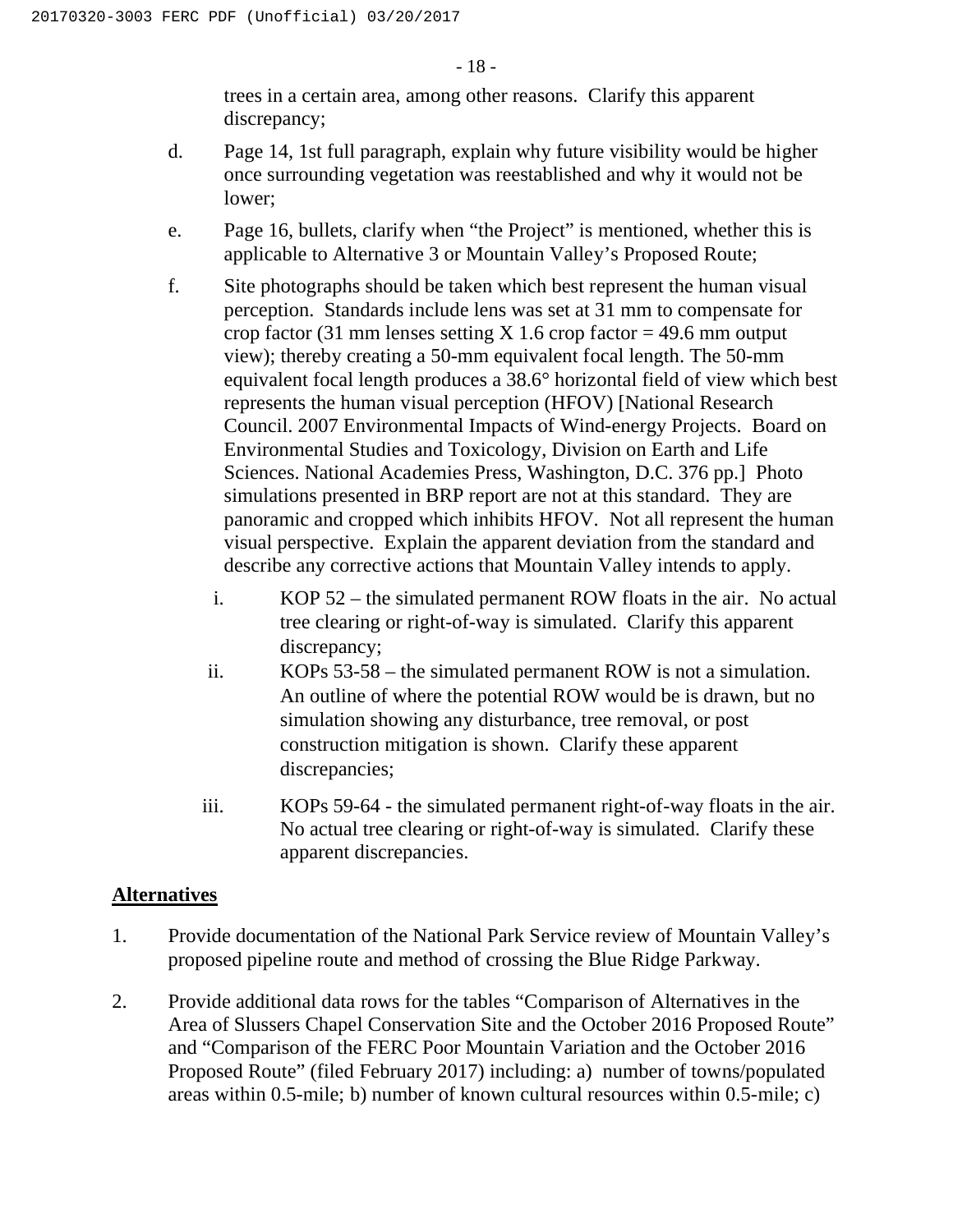- 19 -

number of landowner parcels crossed; d) acres of interior forest affected; e) number and acres of forested wetlands crossed; f) number of major river crossings; g) number of streams crossed designated as public drinking water supplies; and h) miles of landslide prone soils crossed.

- 3. Assess the viability of a modified Variation 250 that would re-join the proposed route near MPs 223.7 (instead of rejoining near MP 222.15) so as to avoid being located south of the Pulaski Thrust Fault in the vicinity of MPs 222.05 – 222.25. The purpose of a modified Variation 250 would be to further minimize potential impacts on water supplies and caves. Provide all relevant additional details (tables and mapping) and narrative analyses regarding advantages and disadvantages of Variation 250 and modified Variation 250 in comparison to the October 2016 proposed route. Include the results of further coordination between Mountain Valley and the VDCR regarding these variations**.**
- 4. Address the comment in accession number 20170315-5063 and develop and assess a potential reroute located west of, and avoiding, The Nature Conservancy easement. Provide all relevant additional details (tables and mapping) and narrative analyses regarding advantages and disadvantages of the new variation in comparison to the October 2016 proposed route.
- 5. Regarding Attachment DR4 Alternatives 10 (filed February 2017), address the stakeholder comment regarding proximity to wells for FERC ID No. 20161207- 0035, the comment regarding bisection of the property for FERC ID No. 20161201-5118, and clarify the statement that: "Mountain Valley will limit its use of this access road to the minimum width necessary, which would result in no disturbance to the tree or flower bed" for FERC ID No. 20161017-0031.
- 6. Further update table 3.5.3-1 (Attachment DEIS Recommendation-16, filed December 22, 2016) as provided by Mountain Valley in its February 2017 (response to EIR Question Alternatives No. 9) with conclusions wherever possible and/or new information (such as for accession numbers 20150316-5023 and 20150609-5107), for pending minor route variations and/or stakeholder-identified issues. Where survey access has been denied (such as accession number 20160406-5119), perform an analyses of alternative routing using available desktop data in an attempt to address landowner concerns. As applicable, consider and discuss mitigation measures unrelated to routing, or explain in detail why no rerouting or mitigation is warranted. Indicate if any of the identified issues have been resolved with the landowner.
- 7. Provide an analysis (similar in the format to table 3.5.3-1 from the draft EIS) for both newly reported and updates to previously submitted landowner or land manager requested minor route variations or related concerns as supplemented in the docket, including but not limited to the following accession numbers:
	- a. 20161024-5011;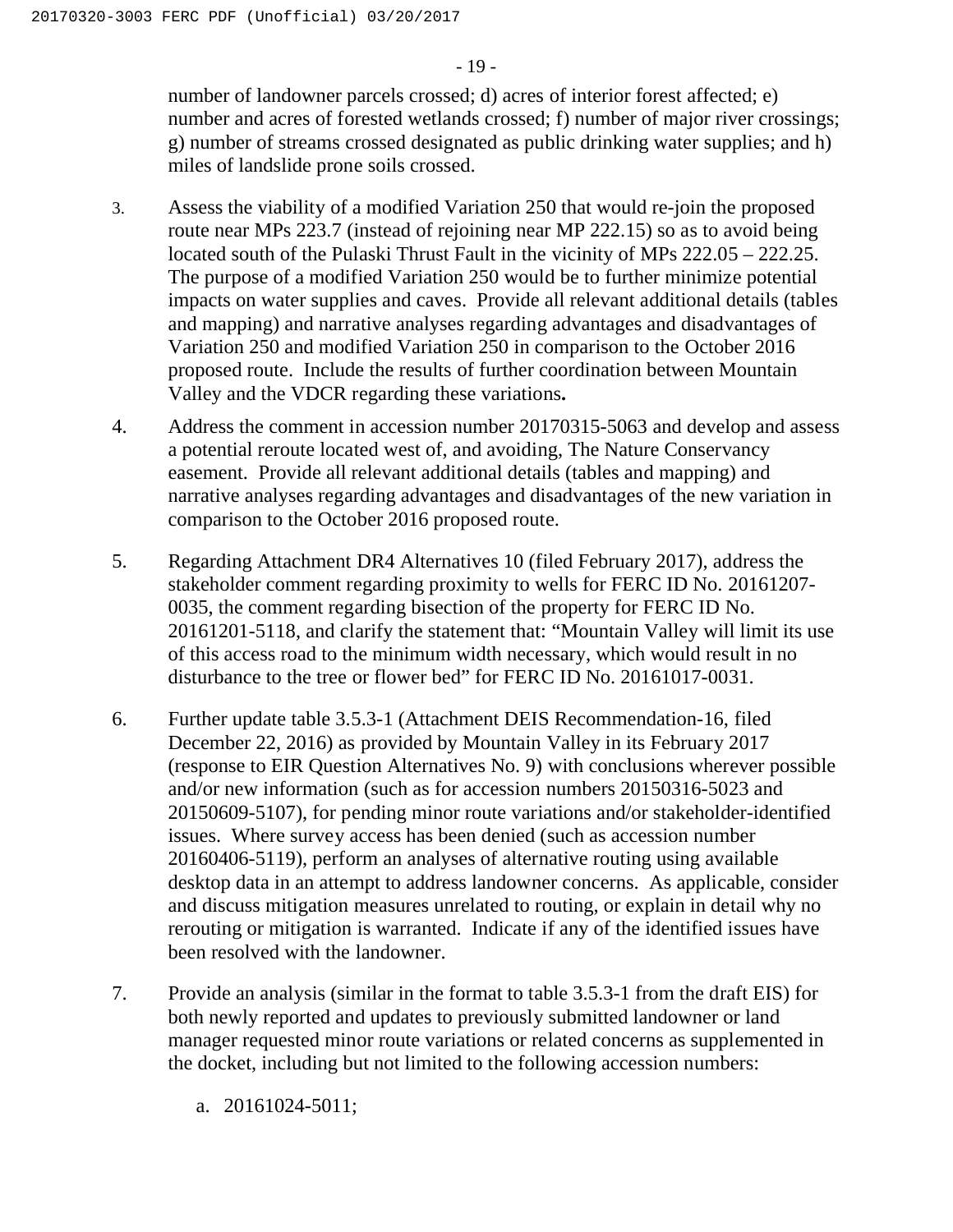- b. 20161027-5132;
- c. 20161207-0011;
- d. 20161212-5040;
- e. 20161212-5044;
- f. 20161212-5046;
- g. 20161212-5234;
- h. 20161213-5021;
- i. 20161213-0057;
- j. 20161216-5043;
- k. 20161220-0051;
- l. 20161220-0010;
- m. 20161223-0033;
- n. 20161221-5574;
- o. 20161026-5020/20150420-5197 (reference the same topic);
- p. 20161110-5022;
- q. 20161222-5538;
- r. 20161222-5006;
- s. 20161228-0073;
- t. 20161222-5090;
- u. 20161221-5103 (regarding the Falls Ridge Nature Conservancy Preserve);
- v. Glen Frith (Franklin County High School , Nov. 2, 2016 public comment session);
- w. James Chandler (Roanoke, Virginia Sheraton, Nov. 2, 2016 public comment session);
- x. Vicki Pierson (Lewis County High School, Nov. 1, 2016 public comment session); and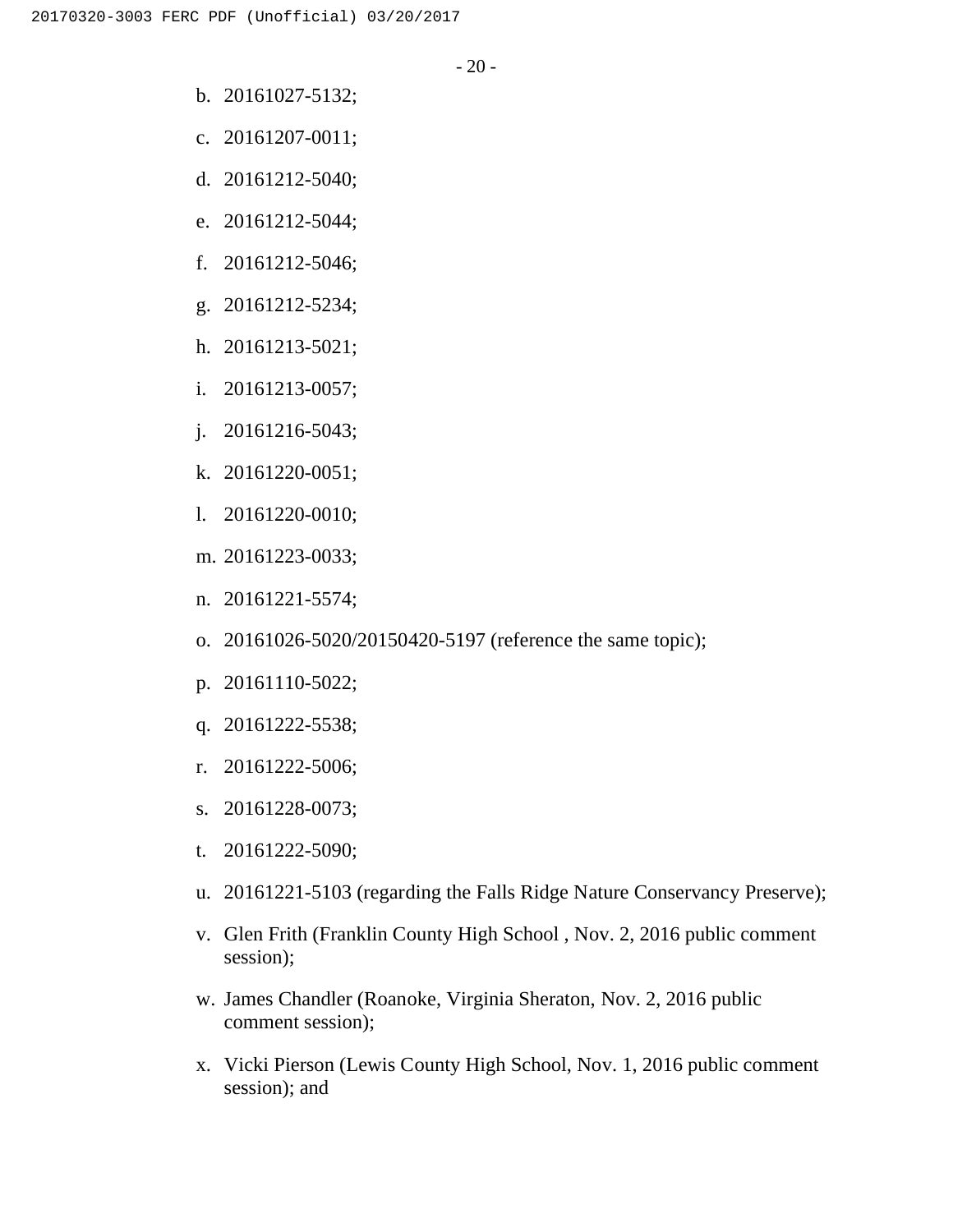y. Ginger Smithers (emails to FERC staff dated February 21-23, 2017, recently placed in the docket).

If Mountain Valley cannot make the route adjustments requested by these landowners, explain why.

# **Reliability and Safety**

1. In response to comments, for each of the 37 fire stations within 1 mile of the MVP facilities, provide the number of full-time staff, volunteer staff, and a list of available equipment. Also provide maps showing the preferred routes used by these fire stations for accessing remote areas of the project.